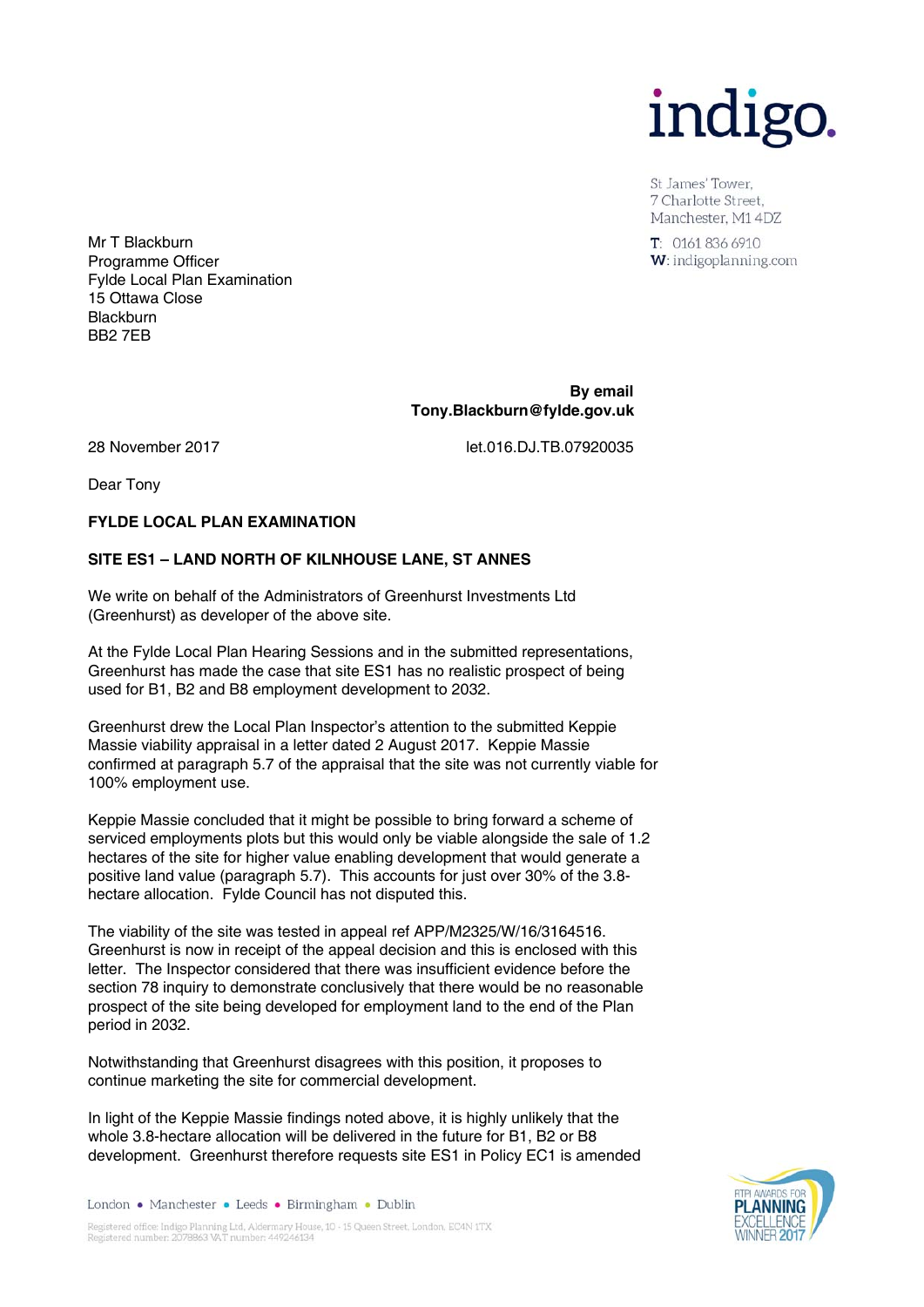

so that it enables a mixed-use development to come forward. Policy EC1 should also refer to the cascade mechanism as set out in Policy GD8 for the release of the site for alternative development if it can be shown there is no reasonable prospect of employment development coming forward in the future.

Yours sincerely

Daniel Jackson

Daniel Jackson

Enc: Appeal Decision APP/M2325/W/16/3164516

cc: Administrators of Greenhurst Investments Ltd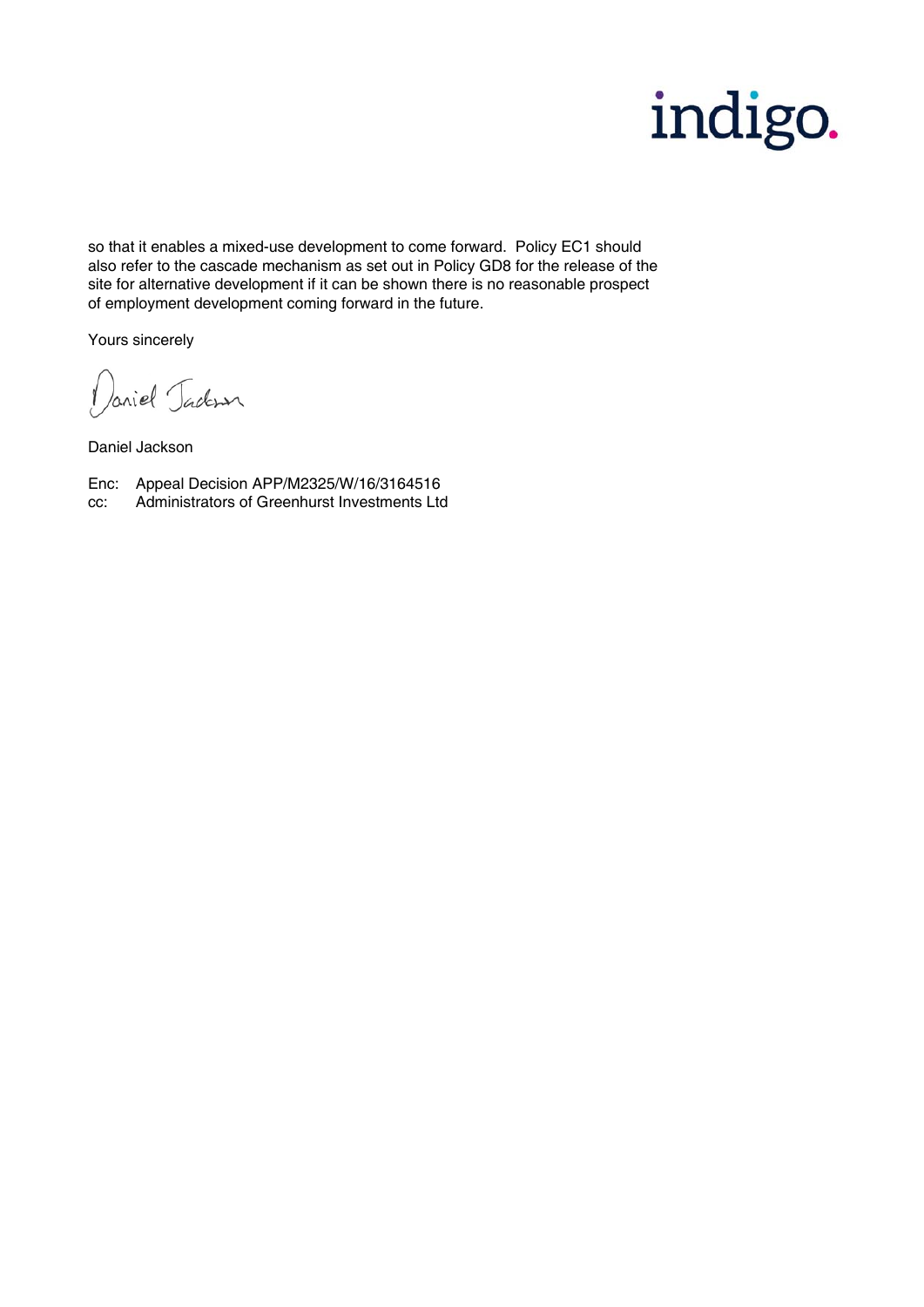

# **Appeal Decision**

Inquiry opened on 3 October 2017 Site visit made on 11 October 2017

#### **by Martin Whitehead LLB BSc(Hons) CEng MICE**

**an Inspector appointed by the Secretary of State for Communities and Local Government**

#### **Decision date: 16 November 2017**

#### **Appeal Ref: APP/M2325/W/16/3164516 Land north of Kilnhouse Lane, Lytham St Annes**

- The appeal is made under section 78 of the Town and Country Planning Act 1990 against a refusal to grant outline planning permission.
- The appeal is made by the Joint Administrators of Greenhurst Investments Limited against the decision of Fylde Borough Council.
- The application Ref 16/0524, dated 1 July 2016, was refused by notice dated 3 November 2016.
- The development proposed is the erection of 115 dwellings agreeing access, scale and layout, together with associated works, open space and the construction of a new vehicular access from Queensway.

#### **Decision**

1. The appeal is dismissed.

#### **Procedural and Preliminary Matters**

- 2. I opened the Inquiry on 3 October and it sat for 6 days, closing on 11 October. I conducted an accompanied site visit on 11 October between 0630 hours and 0820 hours, during an adjournment of the Inquiry, at which I observed activities on the adjacent Industrial Estate and traffic on the nearby highway network.
- 3. The application was submitted in outline form with all matters of detail, except access, scale and layout, reserved for subsequent determination and included 'Proposed Site Plan' Drawing No 2099-P.003 Rev B. However, prior to the Inquiry, the appellant requested that the appeal proposal be changed to that refused in planning application Ref 17/0296, described as: '*outline application for the erection of 115 dwellings*'. The main differences between this subsequent application and the current appeal application are that all matters of detail are reserved for subsequent determination and the Proposed Site Plan has been replaced by 'Illustrative Site Plan' Drawing No 2099-P.005.1 Rev B. The Council has not objected to the appeal proposal being revised in this way, subject to a clear consultation exercise being undertaken to inform interested parties of the intended change and sufficient time being allowed to update the evidence.
- 4. I have considered the submissions made with regard to the proposed alterations to the appeal proposal, including the appellant's consultation exercise carried out on 1 September 2017. Based on this, I find that the revision to the proposal is within the scope of this appeal outline planning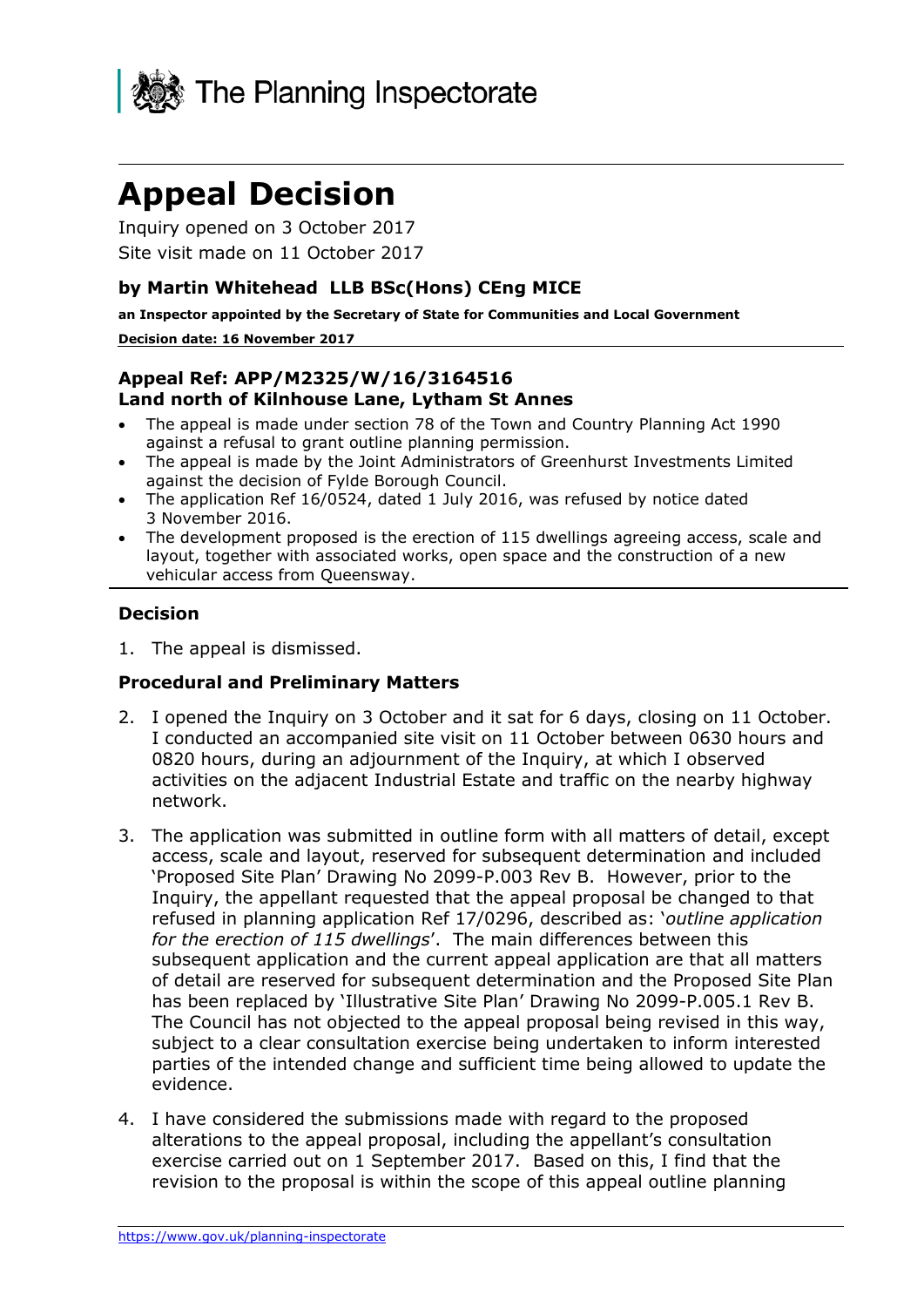application; it has been adequately consulted upon; it would not materially change the nature of the appeal proposal to that considered when the Council made its decision; and the appellant has given the Council sufficient notice of its intentions to allow the Council to adequately consider the amended proposal. Therefore, applying the 'Wheatcroft Principles<sup>1</sup>, I am satisfied that the revisions do not prejudice the interests of any of the parties and I have determined the appeal on the basis of all matters of detail being reserved for subsequent determination, but using Illustrative Site Plan Drawing No 2099- P.005.1 Rev B as being indicative of the proposed development. I have amended the description to the following, as agreed at the Inquiry: '*the erection of 115 dwellings, together with associated works, open space and the construction of a new vehicular access*'.

### **Main Issues**

- 5. At the Inquiry the parties accepted that part of the appeal site is outside the settlement boundary and within the Green Belt. However, the Illustrative Site Plan shows that there would be no buildings in the Green Belt and the part of the site that is within the Green Belt would be used for recreational open space. I agree with the Council and appellant that the use of this land for recreational open space would not represent inappropriate development and would preserve the openness of the Green Belt and not conflict with the purposes of including land within it.
- 6. Therefore, based on the reasons for refusal of application Ref 16/0524 and other matters raised in the evidence, I consider the main issues to be the following:
	- i. whether the Council can demonstrate a five-year housing land supply;
	- ii. whether the proposed development would provide acceptable living conditions for future occupants of the proposed dwellings, with particular regard to matters of noise and dust;
	- iii. the effect of the proposal on the operation of established industrial land uses in the area;
	- iv. the effect of the proposal on the provision of employment land in the area;
	- v. the effect of the proposal on the character and appearance of the surrounding area;
	- vi. the effect of the proposal on highway safety and the flow of traffic on the local highway network; and
	- vii. the effect of the proposal on the public realm, the provision of affordable housing, public open space, educational facilities and public transport.

#### **Reasons**

7. The Statutory Development Plan includes the Fylde Local Plan Alterations Review, October 2005, (Local Plan) and St Annes-on-Sea Neighbourhood Plan (NP), made in May 2017. I accept that there are no relevant policies in the NP to this appeal proposal. The weight that I have given to the saved policies in the Local Plan are according to their degree of consistency with the National

j <sup>1</sup> Bernard Wheatcroft Ltd v Secretary of State for the Environment (1982) 43 P&CR 233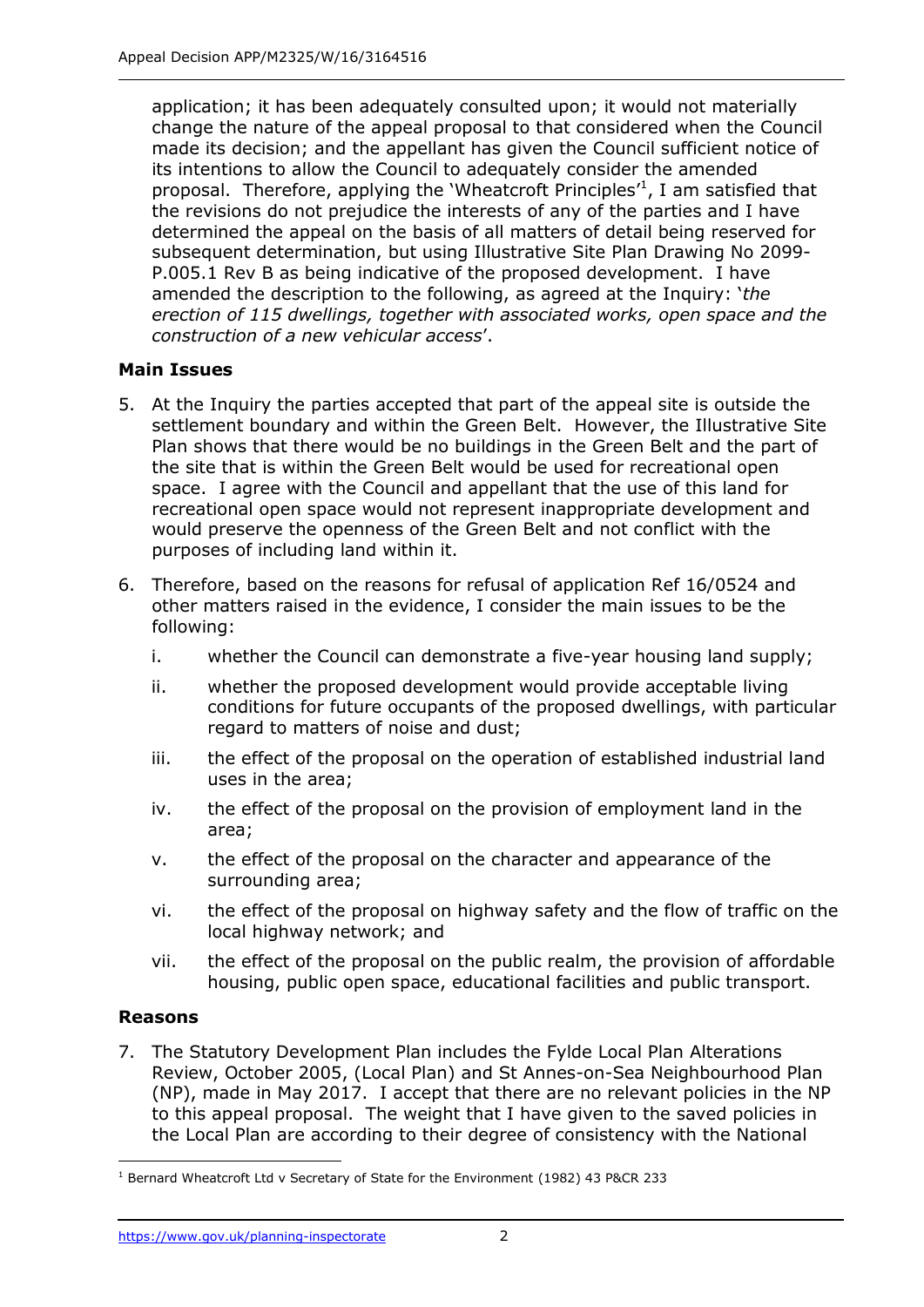Planning Policy Framework (the Framework), as required in paragraph 215 of the Framework. Therefore, although the Local Plan is time-expired, some weight can still be given to relevant policies.

8. The Council has referred to policies in the Publication Version of the emerging Fylde Council Local Plan to 2032 (emerging Local Plan). I have given weight to the policies in the emerging Local Plan in accordance with paragraph 216 of the Framework. In terms of its progress towards adoption, Stage 1 and Stage 2 hearings have been held as part of the Examination in Public (EiP) and, following these, a 'Consultation on Additional Evidence' was concluded on 14 September 2017. There are a significant number of objections to relevant policies that are unresolved. The Council has suggested an anticipated adoption date in April 2018. I have accordingly reduced the weight that I have given to policies in the emerging Local Plan.

## *Planning Obligations*

- 9. At the Inquiry, S106 planning obligations requested by the Council and included in the Unilateral Undertaking (UU) submitted by the appellant were discussed in relation to their compliance with the tests in Community Infrastructure Levy Regulations (CIL) Regulation 122 and paragraph 204 of the Framework. These are that the obligation is necessary to make the development acceptable in planning terms; directly related to the development; and fairly and reasonably related in scale and kind to the development. I have also examined whether the planning obligations contravene CIL Regulation 123(3), with regard to the extent that five or more separate planning obligations that relate to planning permissions granted for development within the area of the charging authority and which provide for the funding or provision of that project or type of infrastructure have been previously entered into.
- 10. The obligation to secure 30% of the dwellings to be constructed as part of the development to be Affordable Housing is necessary to help meet the Borough's identified needs. This requirement is supported by emerging Local Plan Policy H4, which states that all market housing schemes of 10 or more homes will be required to provide 30% affordable housing/starter homes, unless robust viability testing has demonstrated that the cost of the affordable housing provision would prevent the development from being delivered. The appellant has provided evidence to show that the appeal proposal with the provision of 115 dwellings, including 30% to be affordable, would be viable.
- 11. The obligations to secure contributions towards primary and secondary education would be necessary as Lancashire County Council (LCC), as the Education Authority, has demonstrated a shortage of capacity in local primary and secondary schools to serve children that would occupy the proposed development. As the money would be directed to nearby schools and would be calculated on the basis of an agreed methodology as prescribed in the LCC Methodology for Education Contributions in Lancashire, updated in May 2016, it would be directly related to the development.
- 12. The obligations to secure contributions towards public right of way enhancements and a travel plan would be used towards identified projects to encourage the use of sustainable means of transport and reduce the reliance on the private car by future residents of the development. The money would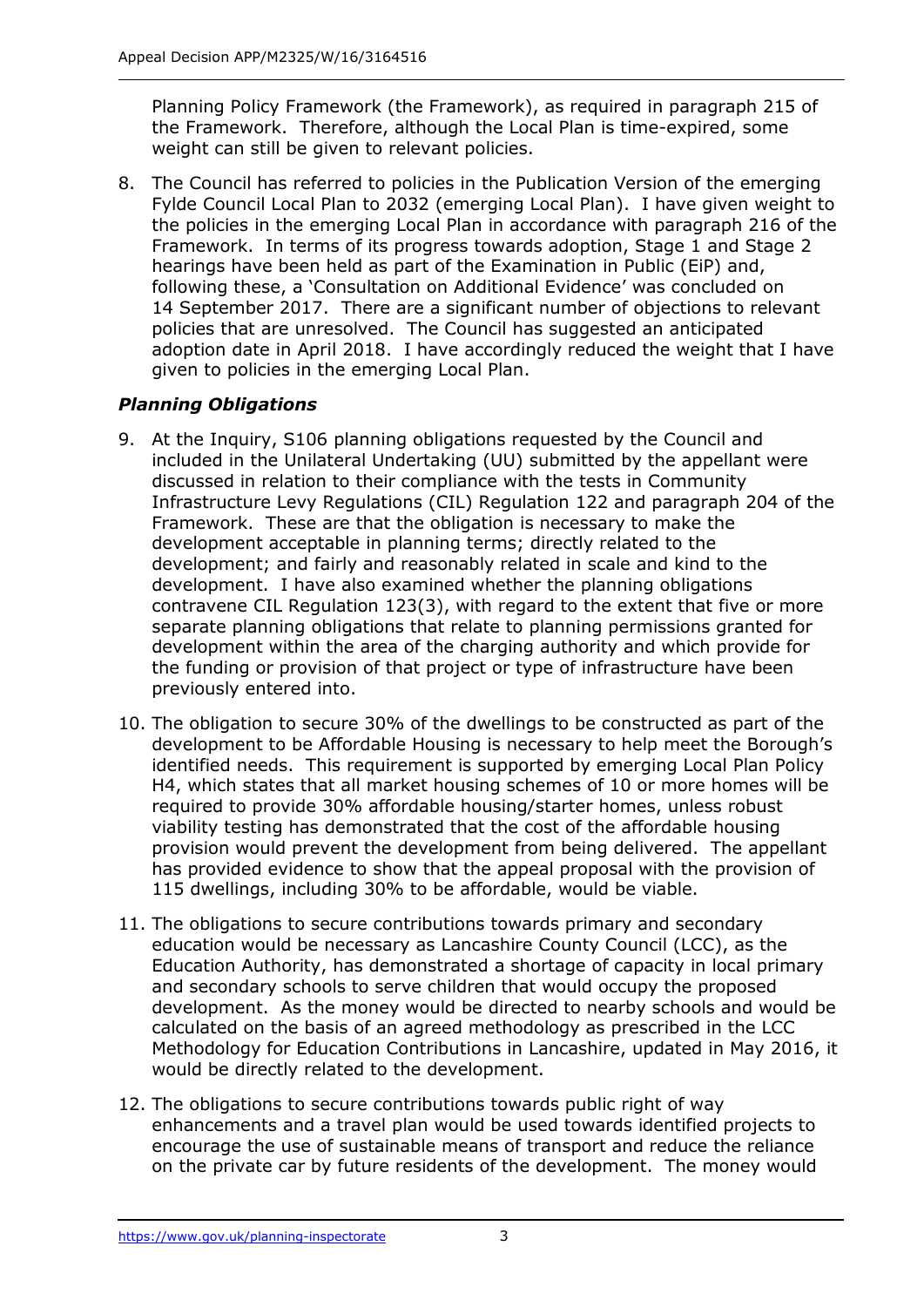be targeted towards the infrastructure that would be relatively close to the development and therefore likely to be used by its occupants.

- 13. An obligation to secure £250,000 of funding towards the M55 to Heyhouses Link Road, phased in relation to the number of dwellings occupied on the site, has been requested by LCC, as the Highway Authority (HA), to ensure the delivery of this infrastructure. The HA has justified the need for a contribution on the basis of the construction of that Link Road being required to relieve congestion on the surrounding highway network, which would be made worse by the traffic that would be generated by the development. However, insufficient evidence has been submitted to demonstrate that such a contribution would be fairly and reasonably related in scale and kind to the development, based on the level of contributions sought from other development that would affect the traffic in the area. Furthermore, given the estimated cost of the scheme and the identified funding sources, no mechanism has been put forward to ensure that these phased contributions would be spent on the identified scheme.
- 14. The Public Realm contribution would be phased in relation to the number of dwellings occupied and would be spent in accordance with the Fylde Borough Council Regeneration Framework 2010 between the site and town centre. The Council has shown that contributions towards the public realm have been included in a UU for a previously permitted residential scheme, but they are stated as a 'sustainable transport contribution'. No specific projects have been identified to show whether the current appeal contribution would be directly related to the impact of the development, given that the regeneration would be likely to take place regardless of the appeal development and that the sum of £1,000 per dwelling has not been substantiated in any document presented to the Inquiry.
- 15. For the reasons given above, I have found that the planning obligations to secure contributions towards the public realm and the M55 to Heyhouses Link Road do not meet the tests in CIL Regulation 122 and have therefore not considered them in my determination of this appeal. However, I am satisfied that the other planning obligations in the S106 UU, including that regarding the on-site open space management plan, meet the tests in CIL Regulations 122 and 123(3) and paragraph 204 of the Framework. I have therefore taken them into account.

## *Five-Year Housing Land Supply*

16. At the Inquiry the Council provided evidence to demonstrate a 4.9 year housing land supply using the 'Sedgefield' method, which includes the past shortfall in the first 5 years. However, its preferred method that it has requested the Inspector for the EiP of the emerging Local Plan to adopt is based on the 'Liverpool' method, which distributes the past shortfall over the plan period to 2032, but applying the 20% buffer for persistent under supply over the first 5 year period. On this basis, the Council has calculated a 6.2 year housing land supply. During the course of the Inquiry, the appellant increased its amount that it had previously calculated for the housing land supply to be 3.8 years using the Sedgefield approach and 4.8 years using the Council's Liverpool based approach, partly due to its acceptance of the Council's position not to allow an additional 10% for non-delivery on sites over 10 dwellings.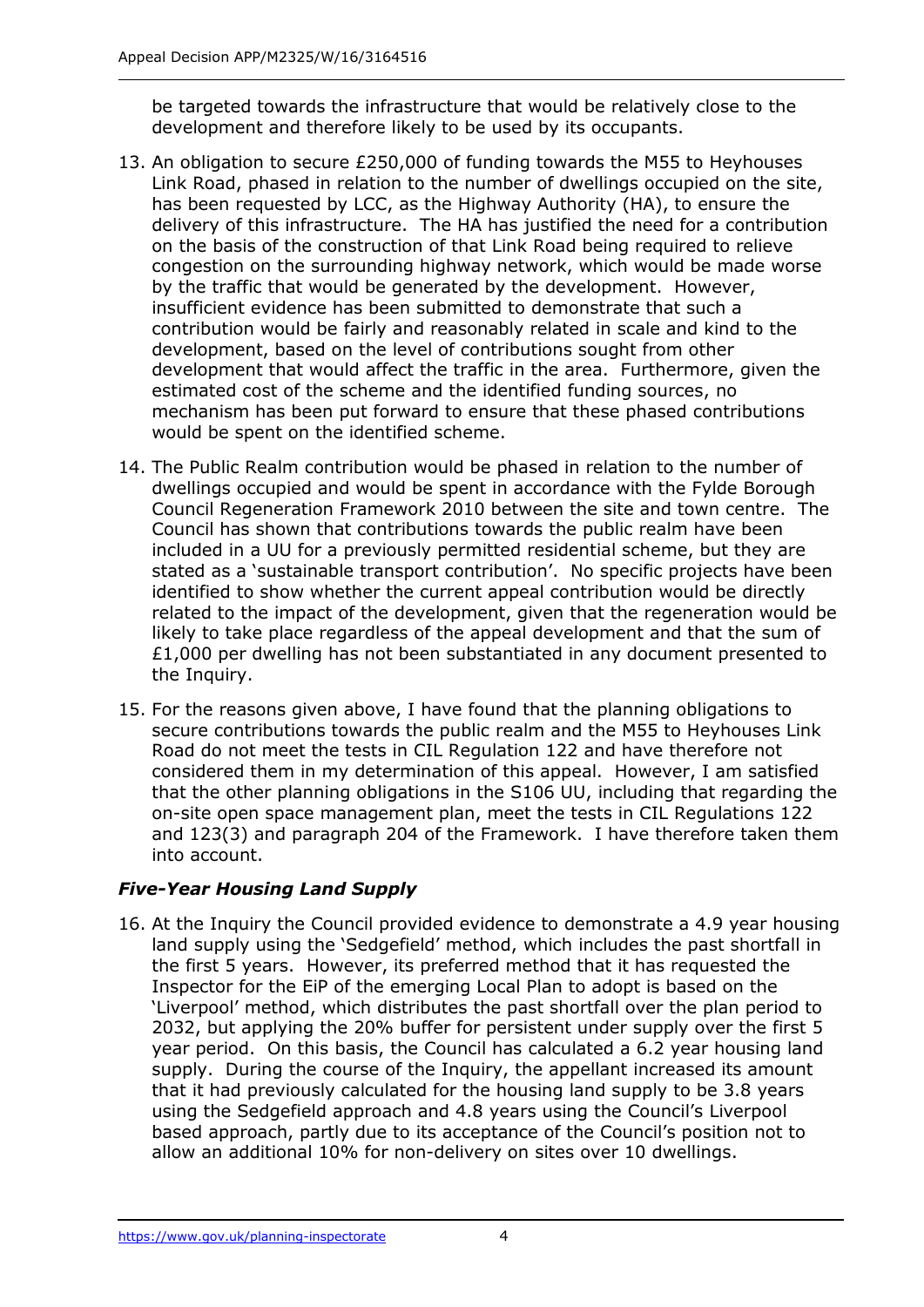- 17. The EiP Inspector has yet to decide upon the appropriate method for calculating the housing land supply, having requested further evidence to support the 'Liverpool' approach, and does not appear to me to have examined the latest evidence regarding the delivery of housing in any great detail. Whilst the Objectively Assessed Need (OAN) of 415 dwellings per annum was agreed by both the parties at this appeal Inquiry, I have considered the evidence presented to determine whether the Council's forecast housing land supply figures are realistic.
- 18. In the absence of a firm conclusion from the EiP Inspector on the approach to considering the shortfall that she would apply to the emerging Local Plan and based on the evidence available to me, I consider that the Sedgefield approach would be the most appropriate to satisfy the need to boost significantly the supply of housing, identified as a Government aim given in paragraph 47 of the Framework and supported by the National Planning Practice Guidance (NPPG). I accept that the EiP Inspector may agree with the Council that a Liverpool based approach would be most appropriate to ensure that the emerging Local Plan would be sound, but I have been given insufficient evidence at this Inquiry to justify delaying the housing needed to address the shortfall beyond the first 5 year period. In my opinion, this urgent need for housing outweighs the arguments put forward by the Council with regard to the seriousness of the shortfall, a past housing moratorium, the unlikelihood of neighbouring authorities assisting with addressing the housing need and the requirement for Local Plans to be realistic.
- 19. Whilst I have accepted the Council's approach to demolitions and other losses as well as to the reuse of empty homes, as I am not satisfied that the appellant has provided sufficient substantive evidence to show that this is wrong, I am concerned that the Council has been over optimistic regarding the delivery of housing in the relevant 5 year period. In this regard, having heard the evidence at the Inquiry concerning specific sites, some of the smaller sites that have been included do not appear to me to have been justified for inclusion and the appellant has suggested different start dates and/or build rates on some of the larger sites included.
- 20. In terms of the smaller sites, the evidence provided does not justify including Fairways (HS12), Whitehalls (HSS6), Sunnybank Mill (HS28), Thornhill Caravan Park (HS41), Wrea Green (HS47) and Newton Hall (HS51) in the first 5 years supply, particularly as these sites have not been shown to have either progressed or to have been acquired or promoted for residential development. The Council has suggested that it has updated its trajectory for the larger sites based on evidence provided by developers. In this respect, the Queensway site (HSS1) has yet to have an agreed means of access and a build rate of 100 units per year has rarely been shown to have been achieved by the developer of that site in the past. Although I have insufficient evidence to demonstrate that the start dates or build rates assumed by the Council for the other contested larger sites would not be achievable, the above concerns indicate to me that the Council's 4.9 year housing land supply should be further reduced.
- 21. Based on the above, and applying the Sedgefield approach for the purposes of this appeal, the Council has not been able to demonstrate a five-year supply of housing land in accordance with the Framework. Therefore, relevant planning policies for the supply of housing are out-of-date in accordance with paragraph 49 of the Framework and paragraph 14 of the Framework is engaged.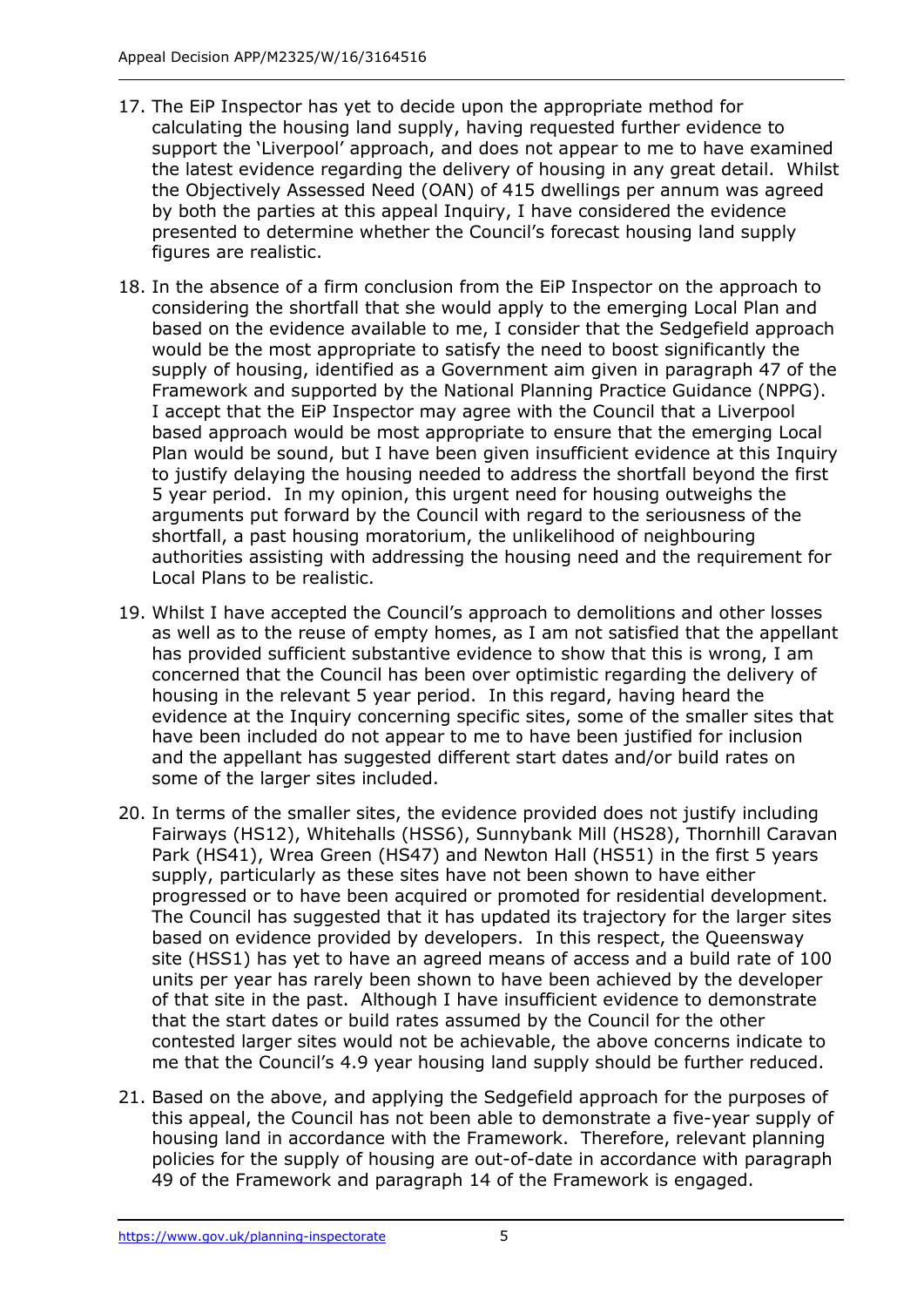## *Living Conditions*

- 22. The western boundary of the appeal site abuts Queensway Industrial Estate, which has established Class B1, B2 and B8 uses on it. The Council has stated that it has no control over the hours of working or changes of use within the same Use Classes at any of the premises on the Estate. Although at my site visit I observed very little activity on the Estate prior to 0700 hours, the Council's Environmental Health Officer indicated that Moore Readymix's concrete batching plant, adjacent to the north-west corner of the appeal site, has been known to start its operations before 0700 hours. No evidence has been provided to show that this has not occurred and there are no restrictions on working times to prevent the occupants from carrying out their activities during 'night-time' hours.
- 23. The Noise Impact Assessment, March 2017, carried out for the appellant, has identified that the key sources of noise that would impact upon the proposed development would be from Queensway (B5261) to the south and east, aviation traffic associated with Blackpool Airport to the north and existing industrial units to the west. The Assessment concludes that, subject to the incorporation of the identified mitigation measures, it is anticipated that a commensurate level of protection would be incorporated into the scheme for residential development. However, this protection, which would be secured by planning condition, would be likely to involve upgraded glazing and ventilation without the need to open windows, particularly in most of the dwellings shown on the Illustrative Site Plan adjacent to the western boundary.
- 24. The Council has referred to the World Health Organisation's Guidelines for Community Noise, which indicates that appropriate night-time sound levels require people to be able to sleep with bedroom windows open. The appellant's expert witness accepted at the Inquiry that, unless future occupants of some of the proposed dwellings keep their windows closed during the night, they could suffer a 'Significant Observed Adverse Effect', based on the measurements in the Noise Impact Assessment and the Noise Exposure Hierarchy table in the Noise Policy Statement for England. The table indicates that these circumstances should be avoided, as the noise would be 'noticeable and disruptive'. I find that this would be contrary to paragraph 123 of the Framework. Whilst there are measures that can be taken under the Environmental Protection Act to control the noise from the Industrial site, they would only be able to be taken after the event, if any resulting complaint has been substantiated.
- 25. Since the submission of the application, a Dust Risk Assessment, dated September 2016, has been completed for the appellant in line with the Institute of Air Quality Management 'Guidance on the Assessment of Mineral Dust Impacts for Planning'. The Assessment has identified that the appeal site is located within the immediate vicinity of a concrete batching plant and, subsequently, there are concerns that the proposal would introduce future site users to elevated levels of dust and give rise to complaints. In this respect, it concludes that dust emissions associated with the facility are not predicted to be significant at any sensitive location within the proposed development site and that the site is considered suitable for the proposed end-use without the inclusion of mitigation methods.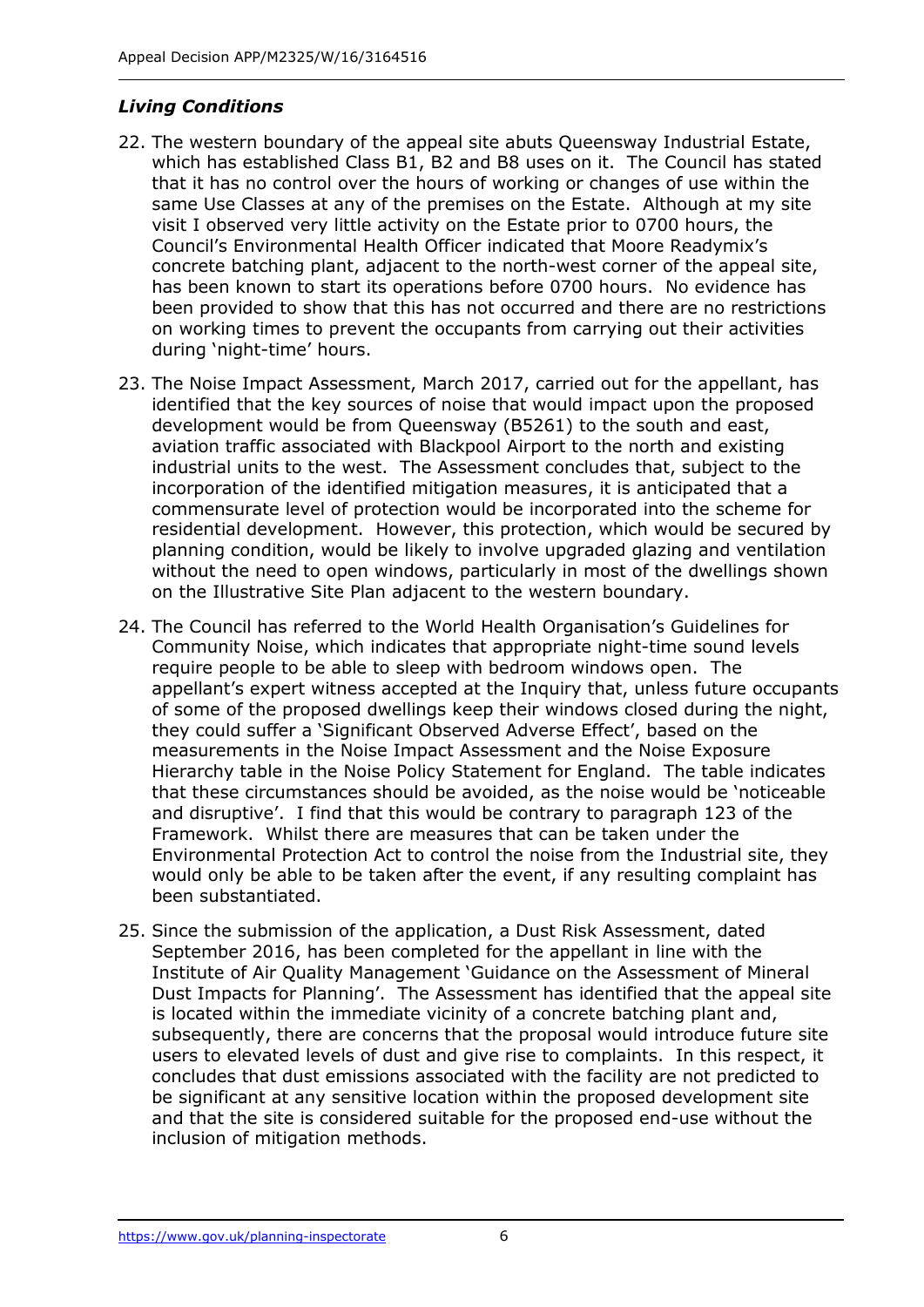- 26. Paragraph 122 of the Framework requires local planning authorities to assume that pollution control regimes operate effectively. In this respect, the Environmental Permit (EP) conditions for the operation of Moore Readymix's batching plant should ensure that there would be no escape of dust from that site. However, at my site visit I observed that the site includes materials stored against the boundary with the appeal site and skips to dispense the materials used for mixing concrete at a high level near to the boundary. Whilst the appellant has referred to works that have been proposed by the operators of the plant to enclose the storage bays, I have not been given any substantive evidence to show that these works would be carried out. Also, the Council has provided details of 5 complaints from April 2007 regarding dust from the batching plant. The latest complaint in September 2015 from one of the nearby businesses indicates that dust and sand had been noticeable in the air, especially when windy and dry.
- 27. The proposed dwellings and their gardens would be classed as 'sensitive receptors'. In this respect, the future occupants of the proposed 14 dwellings that the appellant has indicated on the Illustrative Site Plan as being those within an area that '*could potentially be kept clear of dwellings to avoid any concerns with dust*' could experience an unforeseen event that would result in unacceptable levels of dust on their cars, garden plants, washing or windows. Any complaints would be after the event and action would only be taken to remedy the situation after thorough investigation, as it could result in cost implications against the offender.
- 28. Local Plan Policy EMP4 requires a buffer of greater than 30m between dwellings and Class B2 land uses. The accompanying text in paragraph 4.35 indicates that this buffer should be used to protect the amenities of residential areas. Although the width of the buffer has not been justified by any substantive evidence, the reasons behind the inclusion of such a buffer are in line with one of the core planning principles in paragraph 17 of the Framework which seeks to secure high quality design and a good standard of amenity for all existing and future occupants of land and buildings. I have therefore given this policy moderate weight in my determination of this appeal.
- 29. I conclude on this main issue that the proposed development as shown on the Illustrative Site Plan would not provide acceptable living conditions for future occupants of the proposed dwellings. As such, it would fail to accord with Local Plan Policy EMP4 and the Framework in this respect.

## *Operation of Established Industrial Land Uses*

- 30. Moore Readymix Ltd has not objected to the proposed residential development and appears to me to have responded in the past to complaints about dust, which is controlled by a condition on its EP. There are existing dwellings adjacent to Everest Road, which provides access to the Estate, and adjacent to some of the premises on the Estate. The appellant has also pointed out that a children's nursery has been operating on the Estate, having recently been permitted. I have not been provided with any evidence to show that there have been complaints from occupants of these buildings about dust or noise due to activities at any of the business premises on the Industrial Estate.
- 31. Noise from occupiers of the Industrial Estate is controlled by the Environmental Protection Act. At my site visit I observed the activities at the Moore Readymix concrete batching plant, which the Council has expressed most concern about.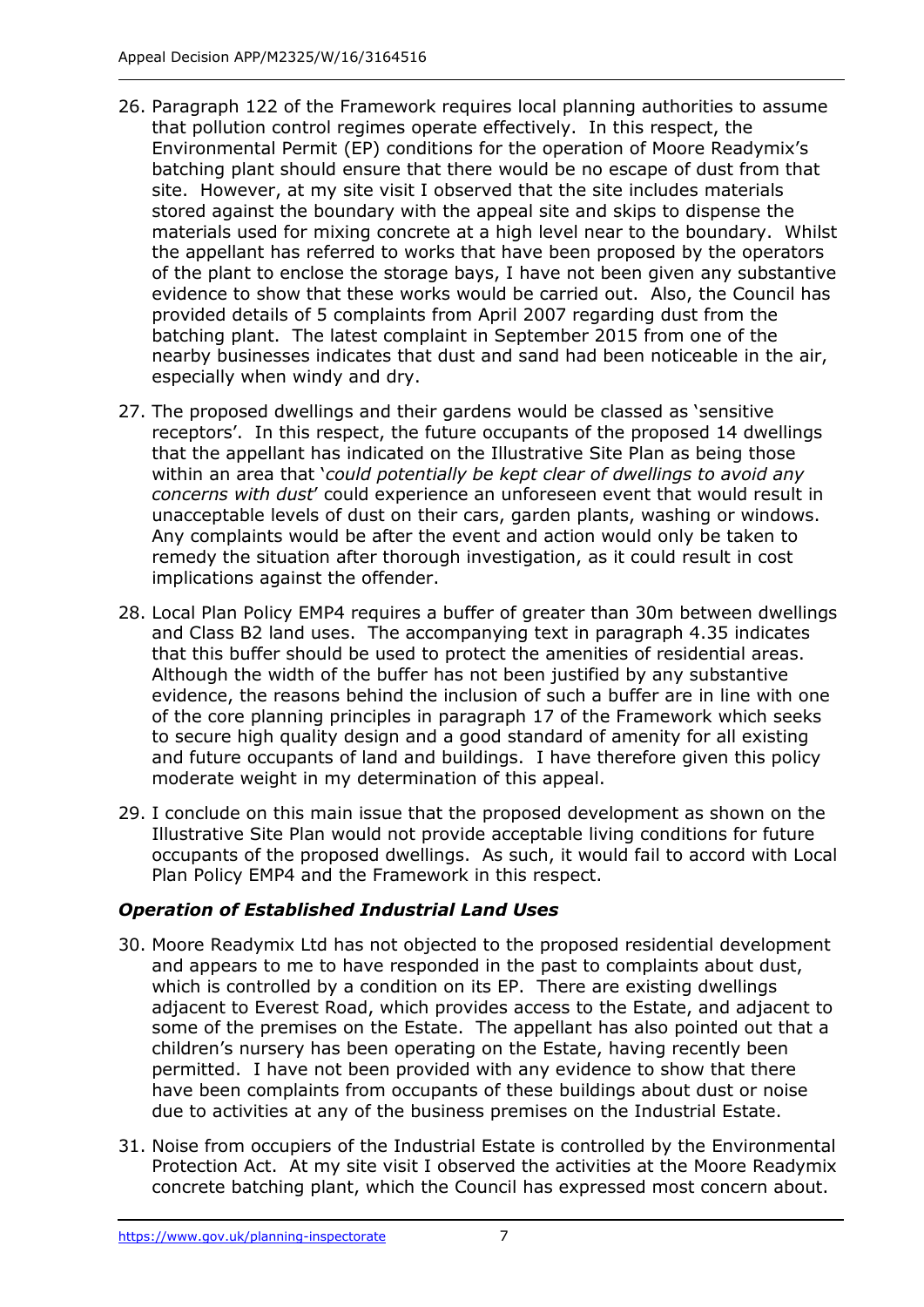I found that the noise from the machinery used for the batching and the lorries delivering and collecting the materials, including reversing alarms, was clearly audible from the appeal site. Without measures to significantly reduce this level of noise, I consider that it would cause a high degree of disturbance to any occupants of future dwellings located close to the batching plant, particularly at night-time. This would make it more likely than at present for complaints to be received and action needed to be taken to control the noise, which could result in greater restrictions being placed on the operation of the batching plant.

- 32. In terms of dust from the concrete batching plant, there could well be concerns from future residents of some of the proposed dwellings. The likelihood of complaints would be greater than from any of the existing adjacent business premises, as dwellings would be occupied for longer periods and residents would expect a greater level of cleanliness. As a result of any investigations into these complaints, it could be necessary to take action that could result in restrictions on the use of the plant and/or additional costs to the operator.
- 33. I have taken account of the use of regulatory regimes to control noise and dust from the existing activities, as well as the use of measures to mitigate any potential nuisance arising to future occupants of the proposed dwellings. However, the illustrative layout locates dwellings very close to existing Industrial activities on the Estate. In these circumstances, I am concerned that the proposed development could result in the use of premises on the existing Queensway Industrial Estate being more restrictive and less attractive for businesses due to the potential for a greater level of complaints. As such, I find on this main issue that the proposal as shown on the Illustrative Site Plan would have an adverse effect on the operation of established industrial land uses.

### *Provision of Employment Land*

- 34. Approximately 3.8 hectares (ha) of the appeal site, which excludes the area of the site within the Green Belt, has been allocated for business and industrial development in Local Plan Policies EMP1 and EMP2 and its allocation for these purposes is retained in emerging Local Plan Policy EC1. The site abuts the eastern boundary of the existing Queensway Industrial Estate and is close to Blackpool Airport, which restricts the design of buildings on it in relation to materials and height. The site investigation report produced by REC identifies that the site has abnormal ground conditions and the construction costs to deal with these conditions have been priced by DLP at £1,251,255. These costs have not been disputed by the Council.
- 35. Paragraph 22 of the Framework seeks to avoid the long term protection of sites allocated for employment use where there is no reasonable prospect of a site being used for that purpose. Although Local Plan Policies EMP1 and EMP2 are inconsistent with this approach, emerging Local Plan Policy EC1 reflects this approach in its wording. Nonetheless, these are the Council's adopted and emerging policies that seek to ensure an adequate future supply of employment land. I have therefore attached some, but limited, weight to these adopted policies, due to them being time expired and inconsistent with policies in the Framework, and to the emerging policy, due to the stage of preparation of the emerging Local Plan and the number of unresolved objections.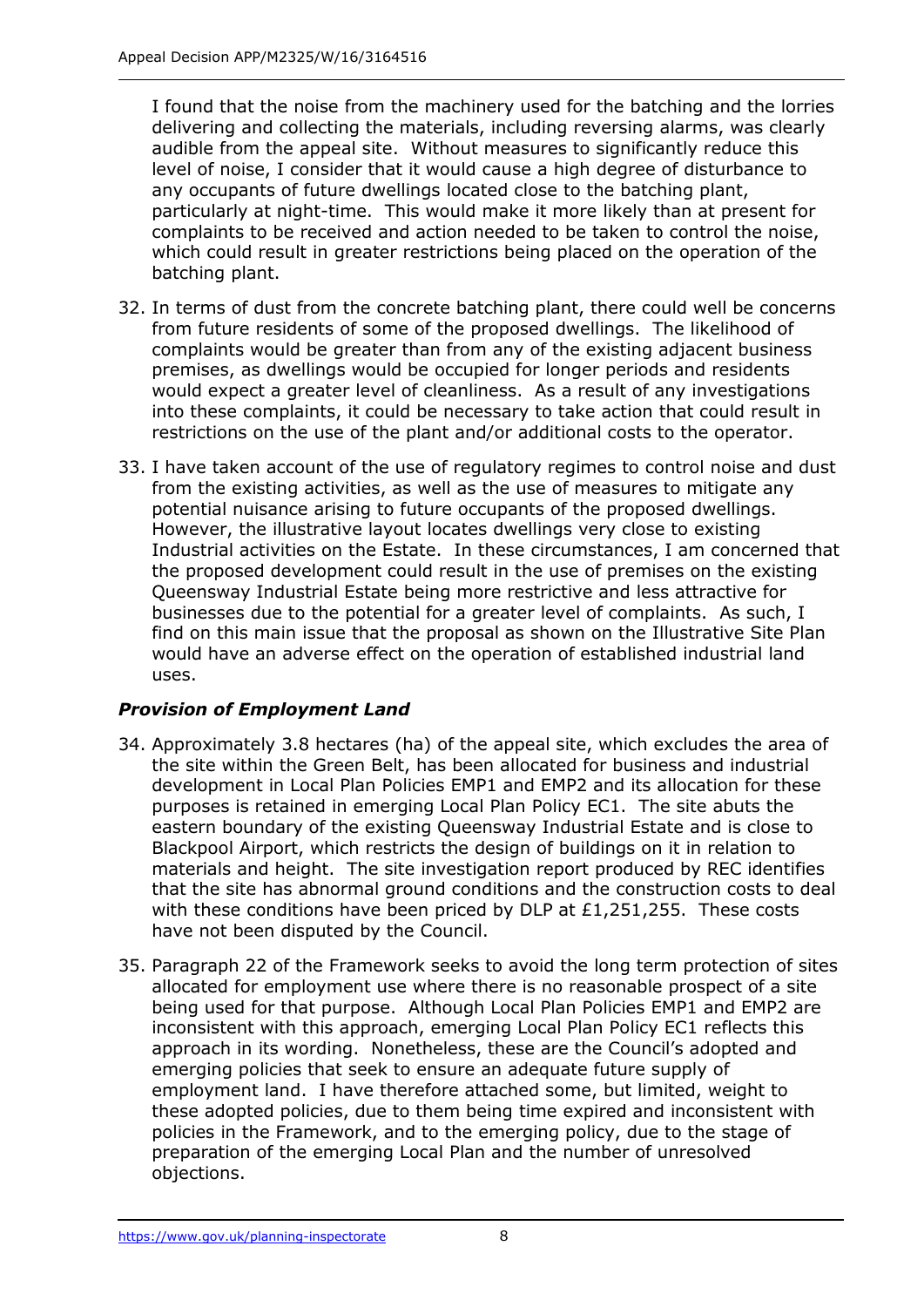- 36. The Council has arrived at an overall need for employment land in the emerging Local Plan period up to 2032. The Local Plan identified employment needs to 2006, but the Council has demonstrated that the position was reviewed in 2006 and then in 2012 by the Employment Land and Premises Study (ELPS) by AECOM/BE Group. This more recent study has been used to inform the emerging Local Plan and includes an assessment of much of the appeal site, identified as Site References EMP1(4) and 10. A site scoring system, which has been used to show the attractiveness of sites for employment use, gives a relatively high score for these sites. However, the site development constraints given in the details of the sites do not include any costs associated with abnormal ground conditions, which would be likely to significantly reduce their score.
- 37. Whilst the ELPS recommended that the position should be reviewed and monitored and the study undertaken again in five years, which the Council accepted has not been carried out, the ELPS still remains the most up-to-date comprehensive assessment of employment land available. In my opinion, it would be wrong to discount the findings of the ELPS on the basis that it was undertaken over 5 years ago in the absence of any acceptable alternative assessment of employment need and future potential employment sites.
- 38. The ELPS bases the requirement for future employment land on the evidence of the annual average take-up rate experienced by the Council since 1989. This has subsequently been monitored up to a base date of 31 March 2015 and corrected to exclude sui generis development to arrive at an annual average take-up rate of 2.22ha and a requirement of 46.6ha for the plan period. The Council has added a requirement from Blackpool Council of 14ha to reach an overall net requirement of 62ha over the plan period. There is nothing to show that the EiP Inspector has questioned these figures, even though she has asked whether the site allocations are justified and deliverable.
- 39. Although the appellant has suggested that the annual average take-up should be 0.98ha, based on a shorter period of time to avoid the 'spikes' in the 1980s and 1990s, there is insufficient evidence to show that this would provide a more realistic assessment, given the position taken in the emerging Local Plan. I therefore find that the most appropriate place to examine the future employment need is at the EiP and for the purposes of this appeal I have accepted the Council's figures used in the emerging Local Plan.
- 40. The Council's employment land provision in the emerging Local Plan relies upon the appeal site contributing 3.8ha. It also includes allocated sites on which the Council has granted planning permission for housing as well as employment, which would reduce the amount of land available for future employment. As such, I find that much of the appeal site makes an important contribution to the overall provision of employment land in the emerging Local Plan.
- 41. In examining whether there is no reasonable prospect of the appeal site being used for employment purposes, I have taken this as being over the period of the emerging Local Plan, up to 2032, as the site is included as an allocation. In respect of the viability of the site for employment use, Keppie Massie (KM) produced an independent Financial Viability Report, dated July 2017, of an employment scheme that the appellant has shown not to be viable. KM has concluded that the development of the site for employment uses based on the assumed scheme is not currently viable, as it produced a negative residual land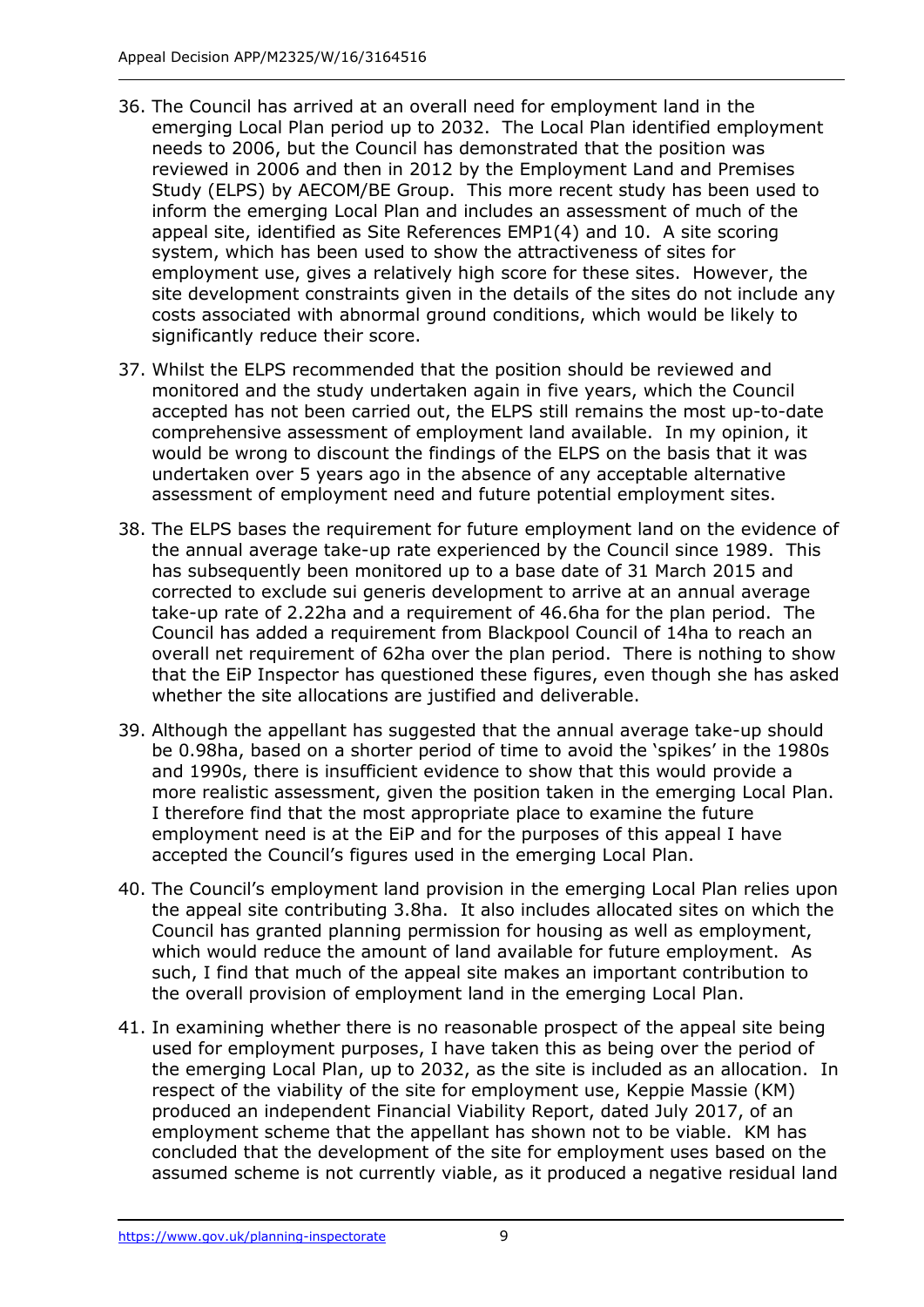value. However, the Report indicates that no alternative financial appraisals to illustrate viability based on other schemes or mixes of employment uses have been submitted and that the site is more likely to be brought forward as serviced plots for sale to developers or owner occupiers, even though it concludes that at the current time development on this basis is unlikely to be viable.

- 42. Factors that could increase the viability of the site for employment uses over the emerging Local Plan period include the completion of the M55 to Heyhouses Link Road and the completion of the 1,150 dwellings permitted on the Queensway site, opposite the appeal site. The appellant has suggested that the nearby Blackpool Airport Enterprise Zone would offer more attractive sites for future employment use than the appeal site in this respect. Although that site is identified in emerging Local Plan Policy EC1 as providing 14.5ha of employment land provision over the plan period, the Council has indicated that it relies upon the relocation of existing land uses and would not be as suitable as the appeal site for certain employment uses. Furthermore, any benefits from Business Rate Relief would only be available over the first 5 years and would be restricted to specific types of employment use. As such, it may not be attractive, or even available, to some types of industrial use.
- 43. In terms of marketing, Section 6 of the appellant's Employment Statement, July 2016, updated by a letter from CBRE, dated 12 September 2016, has been agreed by the Council as being an accurate and up-to-date reflection of the commercial property market at both the North West and Fylde Coast level. I am satisfied that the marketing of the site by CBRE since March 2015 is in line with the requirements of Policy GD8 of the emerging Local Plan. The appellant has provided details of offers made since March 2015 and I accept that very few reasonable offers have been made and none have been followed up. However, this is insufficient to show that there is no reasonable prospect of the site being used for employment.
- 44. The EiP for the emerging Local Plan would be the best forum to examine in detail the employment need and specific sites that have been allocated for employment use. I find that the evidence submitted for this appeal is insufficient to demonstrate conclusively that there would be no reasonable prospect over the plan period to 2032 of the site being used for employment, given that the Council is relying upon the land included in the appeal site as a major contributor to its employment land supply in the emerging Local Plan. I therefore conclude on this main issue that the proposal would have an adverse effect on the provision of employment land and would fail to accord with Local Plan Policies EMP1 and EMP2 and emerging Local Plan Policy EC1.

### *Character and Appearance*

45. The appeal site is located on the edge of the built-up area of Lytham St Annes. A bridleway, known as Moss Edge Lane, runs across the site between the southern and northern boundaries. The bridleway is on the defined settlement boundary and to the east of the bridleway the site is within the Green Belt, which also bounds the north of the site. Although the site abuts development to the west in the form of Queensway Industrial Estate and housing fronting Kilnhouse Lane, it gives the appearance of open grassland with no built development on it. Queensway, which is a busy route into Lytham St Annes, abuts the southern and western boundaries of the site with much of that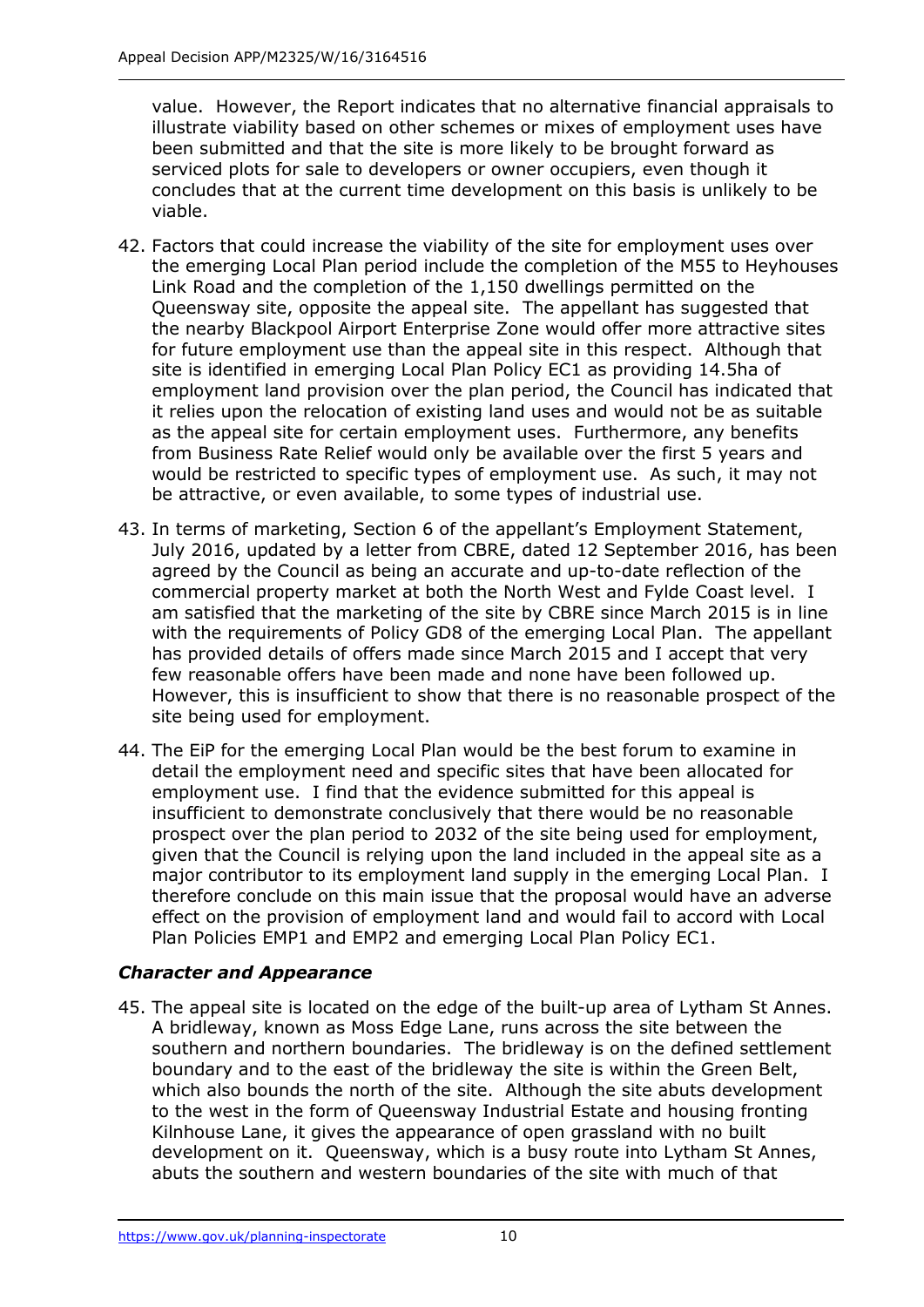boundary being hedgerow. I find that these factors give the appeal site an open, green and rural character and appearance.

- 46. The appellant has submitted a Note by 'fpcr' in relation to landscape character and visual amenity, dated September 2017, which assesses the potential landscape and visual impact of the appeal proposal, based on the proposals shown on the Illustrative Site Plan. The Note suggests that the immediate context of the site is already heavily influenced by adjacent urban land uses and features and concludes that appropriately designed residential development in the location of the site would result in no unacceptable landscape or visual impact.
- 47. The Council has criticised the illustrative layout, but I am satisfied that much of this criticism would be able to be overcome at the reserved matters stage when details of appearance, landscaping, layout, and scale would be considered. However, I am concerned that the appellant has not provided an illustrative layout to show how the proposed 115 dwellings would be accommodated to avoid the unacceptable living conditions for future occupants that I have previously identified. Without such a layout, I am unable to come to any firm conclusion over the effect of the proposal on the character and appearance of the surrounding area, even though the appellant has suggested that the development could be provided at a higher density than that shown without causing any harm.
- 48. The appeal proposal is based on the provision of 115 dwellings and therefore I have insufficient evidence to determine this appeal on fewer dwellings, given that the viability evidence and the provision of affordable housing are relying upon this number of dwellings to be included in the development. Whilst it is likely that an employment scheme would have a greater adverse impact on the appearance of the area than a residential scheme, I do not have any details to make such a comparison.
- 49. I conclude on this main issue that I have not been provided with sufficient evidence to demonstrate that a development of 115 dwellings could be provided on the appeal site to ensure that there would be acceptable living conditions for future residents and that it would not have an unacceptable adverse effect on the character and appearance of the surrounding area.

### *Highway Safety and the Flow of Traffic on the Local Highway Network*

50. Although details of the access to the site have now been agreed to be reserved for subsequent consideration, the layout shown on the Illustrative Site Plan indicates that access would be from a proposed signalised roundabout junction that would be constructed as part of a permitted residential development on the opposite side of Queensway (Queensway site). In this regard, I accept the views of the Council that access would no longer be a reason for refusing this appeal proposal, based on the acceptance of the HA. However, at the Inquiry, it became apparent to me that the form of the access to the permitted development may be amended to a 5 arm traffic signal junction to include an access to this appeal development. This has to be agreed and would require amendments to that planning permission, which could well result in delays to the completion of this new junction and provide a degree of uncertainty about the layout of the appeal proposal to ensure that an acceptable access would be provided.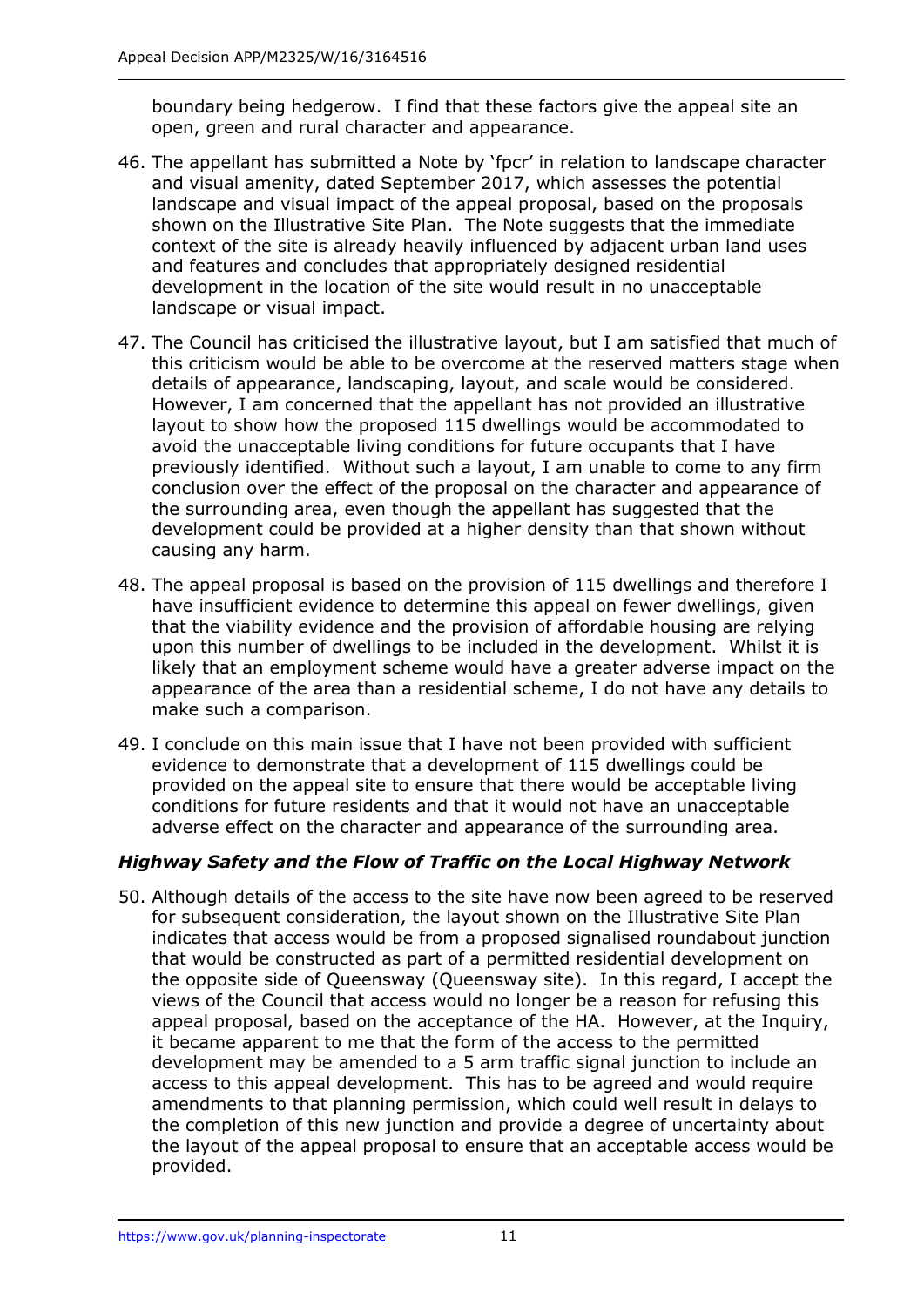- 51. In terms of the impact on the local highway network, the HA and the appellant's expert witness have agreed that their evidence shows that there are existing capacity constraints on the local highway and the most notable and significant to the consideration of the appeal development is the School Road/Common Edge Road north junction. Although I observed very little buildup of queues at this junction when I carried out my site visit, the appellant's expert has agreed with the HA that the traffic flows surveyed on 27 April 2016 and 26 September 2016 are representative. These surveys indicate significant levels of queuing at this traffic signal junction, particularly on Common Edge Road south between 0800 hours and 0900 hours where there is evidence in the survey that the queue extended back to the Queensway/Kilnhouse Lane junction by about 0800 hours and remained this long until 0900 hours. This represents a distance of about 1.5 km. The appellant has suggested that similar, but not quite as long, queues were surveyed on Common Edge Road south after 1610 hours until 1650 hours.
- 52. The appellant has applied the TRICS based trip rates to the proposed 115 dwellings to arrive at traffic generation. However, the HA has questioned the trip rates used as being lower than what would be expected, based on a comparison with other sites in the area. Assigning the trip rates used by the appellant to the existing highway network, using a trip distribution based on the 2011 census journey to work information, the appellant has calculated 30 additional vehicles would use the Common Edge Road/School Road junction in the morning peak hour as a result of the development, or 34 additional vehicles based on trip rates used for a Transport Assessment (TA) in Burscough.
- 53. The appellant has modelled the impact of the proposed development, together with that from other permitted development, using a 'LINSIG' model for the traffic signal junction. Whilst there are some differences of opinion between the HA and the appellant's expert regarding how the traffic should be modelled, the use of LINSIG to model the junction traffic flows has been agreed. I have considered the appellant's modelling, which the appellant has suggested is based on 2016 traffic figures, not allowing for any general growth in traffic but including all of the traffic that would be likely to be generated from other committed development in the area. Even though all the committed development would be unlikely to be completed by 2022, the results are comparable with those calculated by the HA, which have allowed for traffic growth due to all likely development that would occur by a projected date of 2022.
- 54. The LINSIG results for the Common Edge Road/School Road junction, not allowing for the traffic that would be constrained during the morning peak hour due to the time taken queuing, show the worst queuing would be on Common Edge Road south. This is calculated as being above saturation level, with a Degree of Saturation (DoS) of 100%, in the existing situation in 2016, at 117% DoS with all the committed development, and at 119% DoS with the committed development and the appeal development. It is even higher when the constrained demand is included, rising to 140% DoS. Whilst at this DoS calculated queue lengths are unlikely to be accurate, the model indicates that it would represent 239 vehicles. This queue would be such that it would probably extend through the Queensway/Kilnhouse Lane junction, which would be used for the proposed location of the access to the appeal site, and cause significant delays to traffic in the area. I have not been shown any alternative existing available routes for vehicles to take to avoid the junction.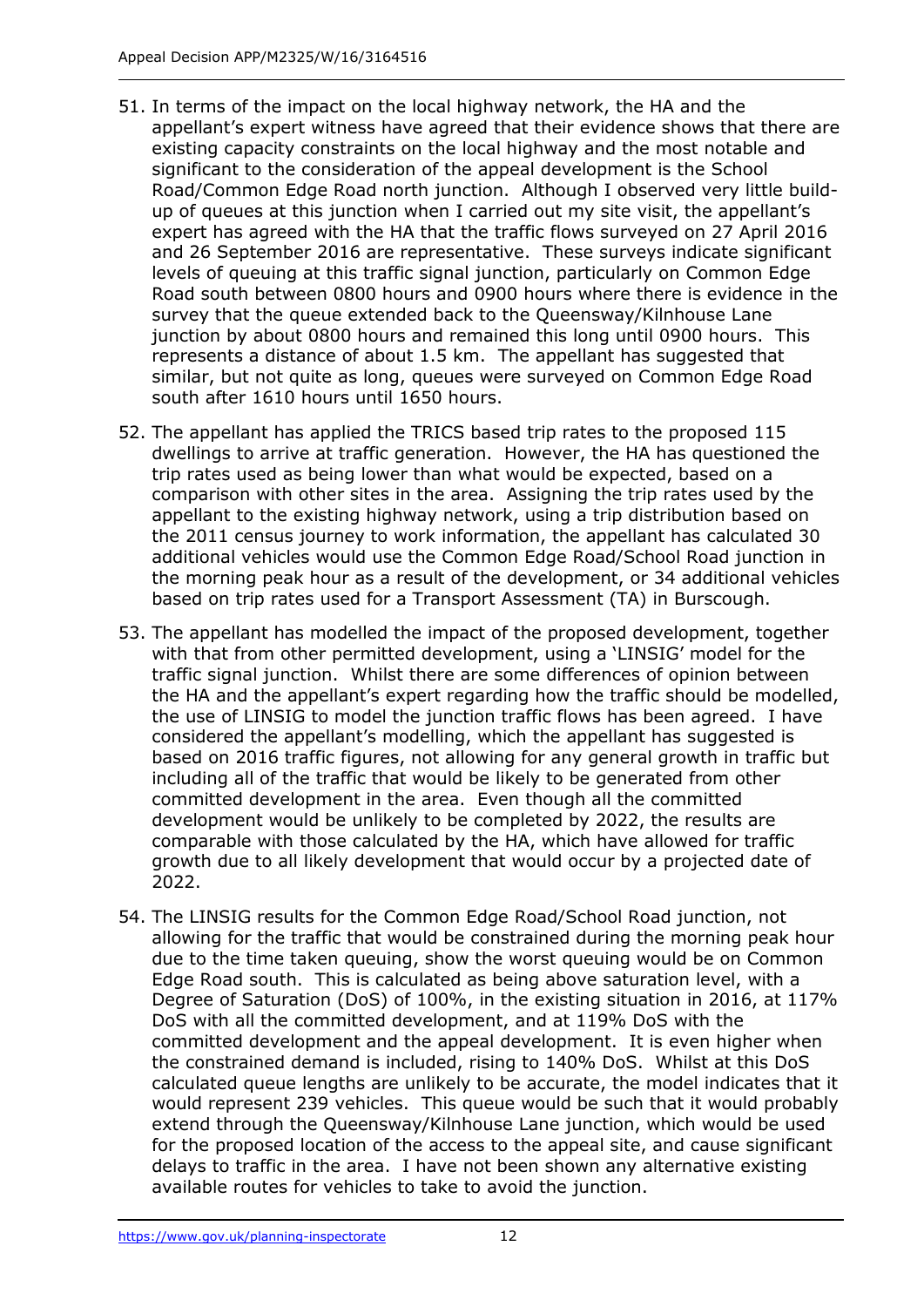- 55. The resulting additional delays would extend the congestion over a longer period of time, increase the number of vehicles that would be queuing, causing air pollution, and could well have a knock on effect on the risks that drivers would be likely to take, to the detriment of highway safety. In addition, the bus services would take longer and emergency vehicles would find it harder to negotiate the traffic. This would be contrary to Government aims to support reductions in greenhouse gas emissions and reduce congestion given in paragraph 30 of the Framework. I find that the evidence provided demonstrates that the residual cumulative impacts of the development on transport would be severe without any improvements to the highway network.
- 56. The HA has accepted that the completion of the proposed M55 to Heyhouses Link Road would ensure that the highway network would be able to accommodate impacts from the appeal site and other committed development. The Link Road is identified in the Infrastructure Delivery Plan, August 2016, which seeks to establish what additional infrastructure and service needs are required to support and accommodate the quantum and distribution of development proposed in the emerging Local Plan. The HA has provided evidence to show the contributions to its estimated cost of £25.3 million. Some of this funding has been shown to yet be approved, with dates given as March 2018 for the £1.7 million from LCC, April 2018 for the £1.98 million from Lancashire Enterprise Partnership and June 2018 for the  $E5$  million from the Department for Transport National Productivity Investment Fund.
- 57. At the Inquiry, the HA expressed its confidence that it would secure the necessary funding for the M55 Link Road scheme and that it would be completed in early 2021. However, the contract has not yet been put out to tender and the resulting tenders could be significantly above the estimated cost, given that the HA suggested that it had applied a 3% contingency allowance in its estimate. Also, the Infrastructure Delivery Plan includes the scheme as one that has '*uncertain capital available, or uncertain timescales*'. Based on this, and the level of funding that has not yet been approved, I am concerned that the M55 Link Road would not be completed by the time that the appeal development would be occupied should planning permission be granted.
- 58. The Council has suggested a planning condition to restrict the occupancy of the proposed dwellings to 50 until a contract has been awarded for the Link Road, with the reason given as being '*to maintain network reliability and safety*'. However, I am not satisfied that such a condition would be reasonable, given the uncertainty that I have expressed over the funding and timescale for delivery of that scheme, or could be justified as necessary as there is nothing to stop all the dwellings from being occupied before the Link Road would be open to traffic. Although the UU has included a planning obligation to secure a sum of £250,000 towards the cost of the Link Road, I have found that it does not satisfy the CIL tests and have not taken it into account in the determination of this appeal. Therefore, I find that there would be no acceptable mechanism in place to ensure that the necessary infrastructure would be completed to prevent the proposal when combined with other committed development from having a significant harmful impact on the operation of the highway network.
- 59. The appellant has referred to housing development at Wildings Lane and the Queensway site that have recently been permitted. Of these, the HA has shown that only the site at Roseacre on Wildings Lane has not included a S106 planning obligation to secure a contribution that has been included in the sum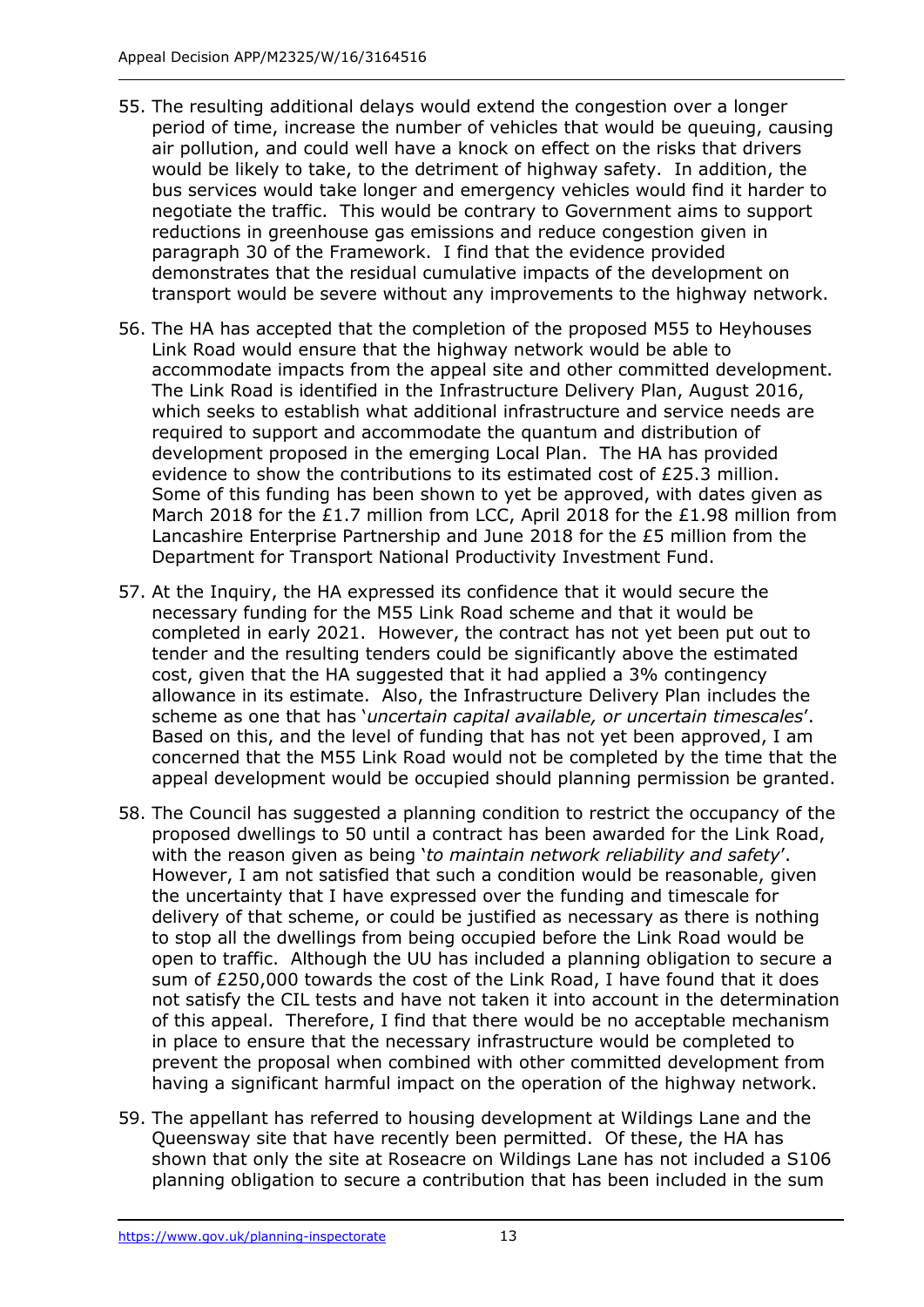of money required to construct the Link Road. The HA has claimed that the Roseacre development includes a S106 planning obligation to secure other highway improvements. I understand that each of the Wildings Lane developments involve the construction of fewer dwellings than the appeal proposal and the Queensway site development has conditions controlling the level of completions until the Link Road has been completed. Nonetheless, I find that the approval of this previous development does not justify granting planning permission for the appeal development without including measures to mitigate its impact on traffic congestion.

- 60. The appellant has suggested that the relative increase in traffic as a result of the development would be small and therefore its residual cumulative impact would not be severe. However, it has carried out a TA, which indicates to me that it has considered that the development would generate significant amounts of traffic movement, in accordance with paragraph 32 of the Framework. Whilst it has shown that the development traffic would represent less than 2% of the existing flow and that other development has recently been permitted that would add to the traffic, I am satisfied that the level of development proposed would be sufficient to make a material impact on traffic flows in the area. Given that the appellant has demonstrated that the Common Edge Road/School Road junction is already over its saturation level at peak times, this relatively small increase in traffic, combined with the growth in traffic from other development, would represent a severe impact up to 2022 should the proposed Link Road not be completed in that time.
- 61. The appellant has referred to a Secretary of State decision regarding two appeals at Hartland<sup>2</sup> in support of its stance that the residual cumulative impacts of the development on transport would not be severe. Based on the limited information that has been provided regarding these appeals, I consider that they involve significantly different circumstances from those of the current appeal, and in particular with regard to the level of congestion that has been observed and the amount of additional traffic from new development that would need to be allowed for in the cumulative impact. Whilst I have noted the points raised, I find that no direct comparisons can be made and I have determined the current appeal on its own individual planning merits in the light of prevailing policies and guidance.
- 62. My conclusions on this main issue are that, in the absence of suitable mitigation, the proposal would have an adverse effect on highway safety and the flow of traffic on the local highway network and would result in a severe residual cumulative transport impact, contrary to paragraph 32 of the Framework.

#### *Public Realm and the Provision of Affordable Housing, Public Open Space, Educational Facilities and Public Transport*

63. The UU would secure the provision of an acceptable level of affordable housing on the site; maintenance arrangements for the on-site public open space, much of which would be on the area of Green Belt; contributions towards educational facilities; and contributions towards improvements to the part of the public bridleway that crosses the site that is outside the site boundary. Planning conditions would secure improvements to the bridleway and the provision of public open space. The UU would also secure a contribution towards the

-

<sup>&</sup>lt;sup>2</sup> Inquiry Document 26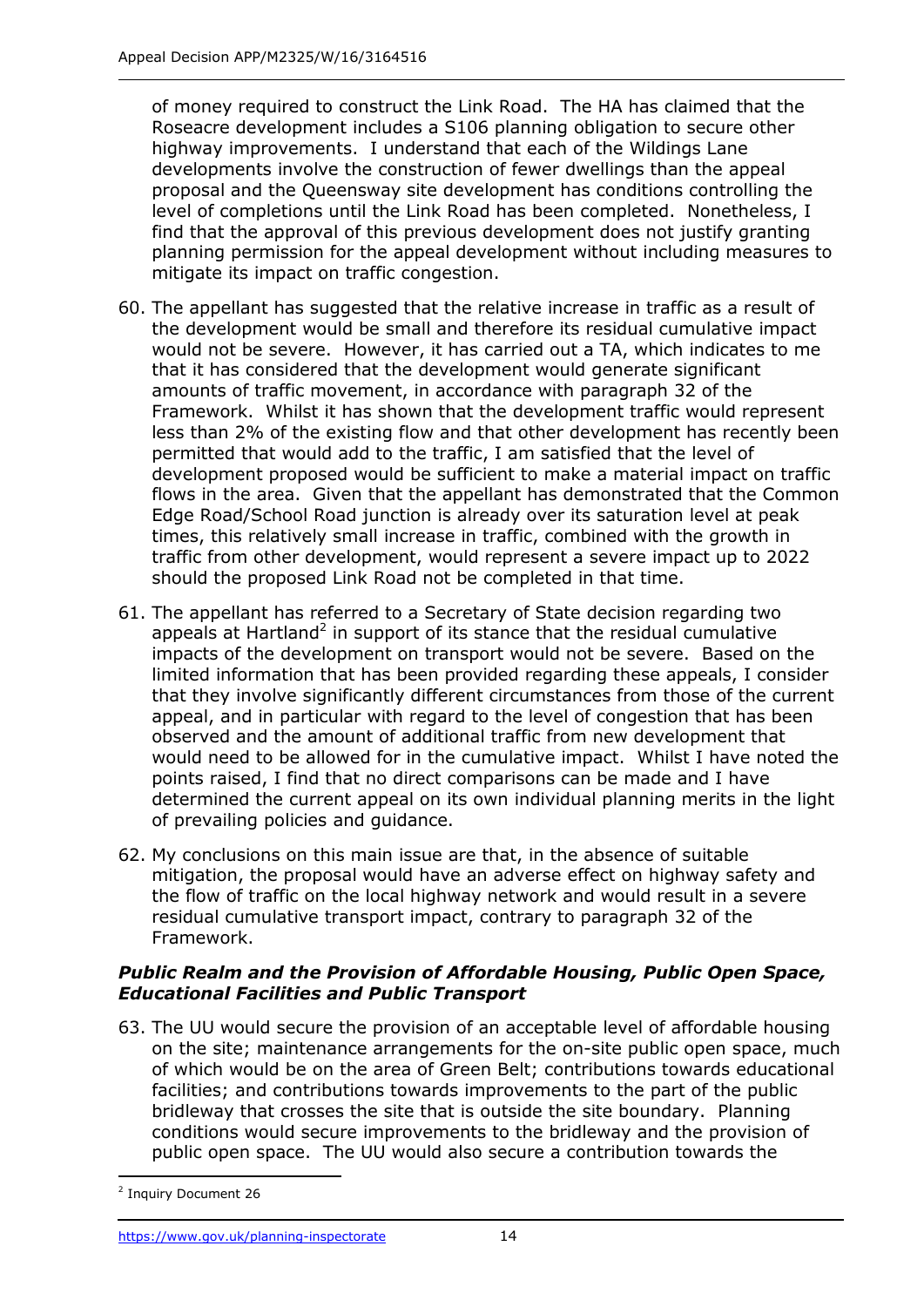approval, supervision and monitoring of a travel plan, which would be implemented through a planning condition. In addition, the site is adjacent to bus stops providing connections to the centre of Lytham St Annes and to Blackpool.

64. Although I have found the planning obligation to secure the requested public realm contribution to not meet the CIL tests and have therefore not taken it into account, there is insufficient supporting evidence to show that the appeal proposal would cause any significant harm to the public realm in Lytham St Annes. Therefore, based on the above, I conclude on this main issue that the proposal would not have a significant adverse effect on the public realm, the provision of affordable housing, public open space, educational facilities or public transport.

## *Other Matters*

- 65. The appellant has provided evidence that was presented at a S78 appeal hearing held in July 2017 regarding residential development at Newton with Scales. In particular, the appellant has referred to matters agreed with the Council in the Statement of Common Ground (SoCG). However, I do not know the whole background behind the Council's agreement to matters in the SoCG and do not necessarily agree with the reasons why the relevant policies of the development plan were considered to be out-of-date. Whilst that Inspector found the policies in the emerging Local Plan to carry limited weight, I consider that she is only referring to those policies that she has mentioned as being relevant to that appeal. I have based my determination of the current appeal on the evidence presented before me.
- 66. I have noted the representations made in support of the need for additional housing, and in particular affordable housing. However, I have also noted the representations made at the Inquiry regarding the need for additional employment land. I have taken these into account in my determination of this appeal.

## *Planning Balance and Overall Conclusions*

- 67. As I have found that relevant development plan policies are out-of-date, I have determined this appeal on the basis of the balance given in paragraph 14 of the Framework. Therefore, planning permission should be granted unless any adverse impacts of doing so would significantly and demonstrably outweigh the benefits, when assessed against the policies in the Framework taken as a whole, as there are no specific policies in the Framework that indicate development should be restricted other than on the Green Belt.
- 68. The appeal site is in a location that would provide any future occupants of the proposed development with adequate access to shops and services. There is a combined footway and cycleway on Queensway, adjacent to the site, and Kilnhouse Lane forms part of a signed cycle route which links to Lytham St Annes town centre. A bridleway runs through the site, providing an alternative pedestrian access to using Queensway. Also, there are primary schools, shops, employment facilities and bus stops providing access to regular services to Lytham St Annes town centre and Blackpool within reasonable walking distances of the site. There is no objection from the HA on accessibility grounds. However, this would not only be a benefit to its use for residential development but also would benefit its use for employment.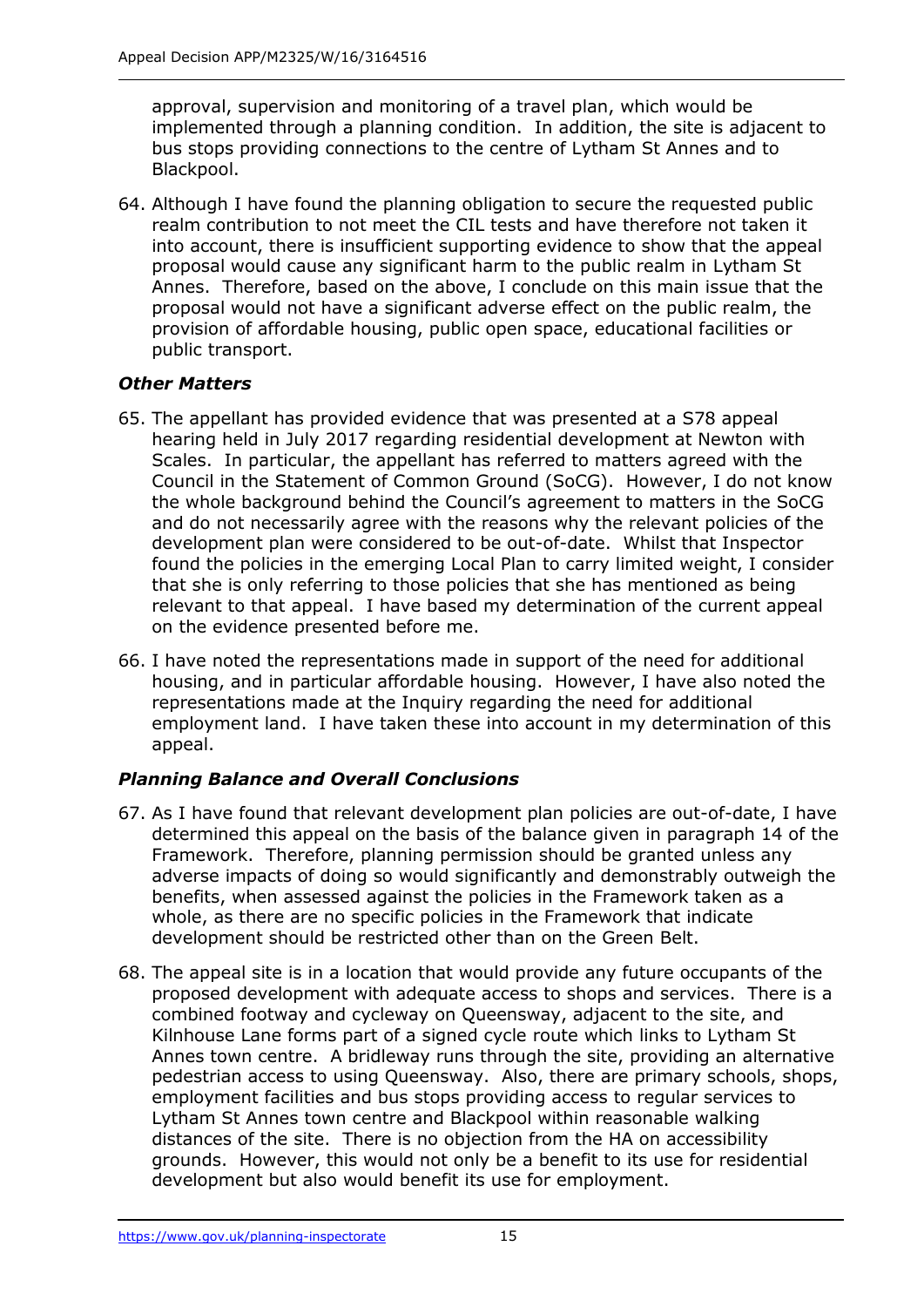- 69. In examining the three dimensions to sustainable development given in the Framework, I accept that the proposed development would support the economic role through employment during its construction, increased expenditure from future residents and increased revenue to support services. However, the use of the land for employment purposes would also include benefits from employment during construction, as well as benefits to the economy from employment after completion which would be lost should the appeal proposal be implemented.
- 70. With regard to the social role, the proposal would not only provide market housing but would also provide much needed affordable housing. These benefits carry substantial weight, based on the need to boost significantly the supply of housing. However, the appellant has provided very limited evidence to show that a developer would come forward should permission be granted, which could potentially be a problem due to the acknowledged abnormal costs of developing the site and the need to provide an acceptable means of access. As such, I am concerned about the deliverability of the proposed housing within the next 5 years, should I allow the appeal.
- 71. The environmental benefits of providing public open space and having the potential through landscaping to improve the appearance of the site must be weighed against the resulting built development on the site, affecting its openness and rural character, and the harm due to the environment as a result of pollution from an increase in vehicles queuing on the highway network, without any contribution towards mitigation. Furthermore, I have found that the layout shown on the Illustrative Site Plan would not provide a good standard of amenity for future occupants of the development.
- 72. Based on the evidence before me, I have concluded that the Council cannot demonstrate a five-year housing land supply and the UU would ensure that the proposal would not have an adverse effect on the provision of affordable housing, public open space, educational facilities and public transport. However, I have found against the proposal with regard to its effect on the provision of employment land, its effect on the character and appearance of the surrounding area and its effect on highway safety and the flow of traffic on the local highway network. In addition, it would not provide acceptable living conditions for future occupants of the proposed dwellings and would have an adverse effect on the operation of established industrial land uses in the area.
- 73. Taking the above into account, I find that the proposed development would be in conflict with the development plan as a whole, with particular reference to Policies EMP1, EMP2 and EMP4, and this, together with the harm that I have identified, would significantly and demonstrably outweigh the benefits, even when considering the appellant's calculated shortfall in the five-year housing land supply. The proposal would not represent sustainable development in accordance with the Framework. There are no material considerations that are sufficient to justify the grant of planning permission. Therefore, for the reasons given and having regard to all relevant matters raised, I conclude that the appeal should fail.

## *M J Whitehead*

INSPECTOR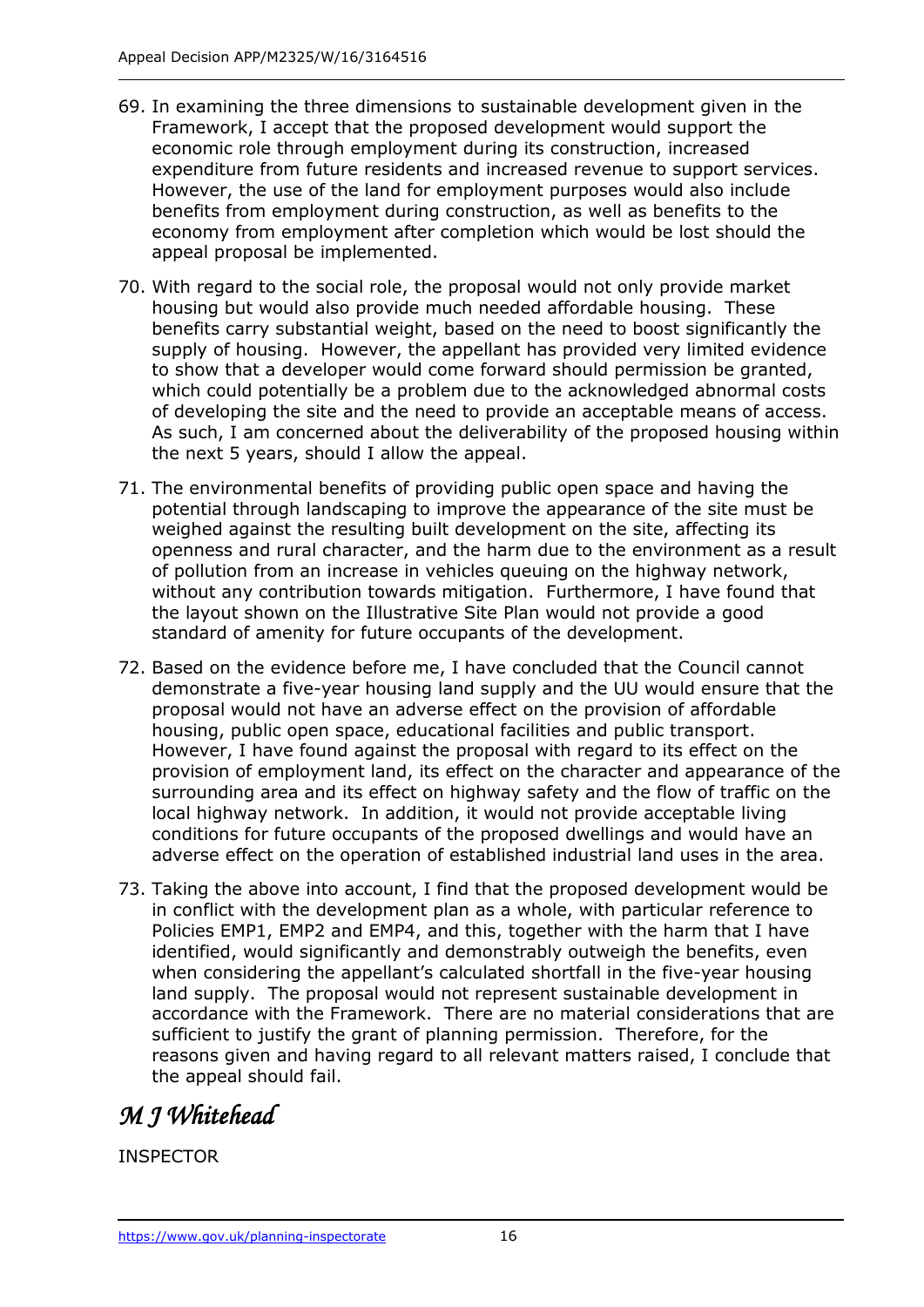#### **APPEARANCES**

#### FOR THE LOCAL PLANNING AUTHORITY:

| Jonathan Easton<br>He called:<br>Neil Stevens BEng MSc                                                                             | of Counsel, instructed by Legal Services, Fylde<br>Borough Council                                         |
|------------------------------------------------------------------------------------------------------------------------------------|------------------------------------------------------------------------------------------------------------|
|                                                                                                                                    | Highways Development Control Manager,<br>Lancashire County Council                                         |
| Philip Dent Dip A&NC                                                                                                               | Principal Environmental Health Officer, Fylde<br>Borough Council                                           |
| Steve Smith BA(Hons) MSc                                                                                                           | Principal Planning Policy Officer, Fylde Borough<br>Council                                                |
| Kieran Birch BA(Hons)<br><b>MCD</b>                                                                                                | Senior Development Officer, Fylde Borough<br>Council                                                       |
| For round table session on<br>Housing Land Supply                                                                                  |                                                                                                            |
| Mark Evans                                                                                                                         | Head of Planning and Housing, Fylde Borough<br>Council                                                     |
| FOR THE APPELLANT:                                                                                                                 |                                                                                                            |
| John Barrett<br>He called:                                                                                                         | of Counsel, instructed by Indigo Planning                                                                  |
| Steve Capper BA(Hons)<br><b>MSc MRICS</b>                                                                                          | Director, CBRE Ltd Advisory & Transactions<br>(Industrial & Logistics)                                     |
| Simon Padgett<br>John Goodwin BSc(Hons)<br><b>MIA</b>                                                                              | Simon Padgett & Co<br>Regional Director, Resource and Environmental<br>Consultants                         |
| Conal Kearney BSc(Hons)<br>MSc MIAQM MIES<br>Paul Corbett MEng CEng<br>MICE MIHT<br>Daniel Jackson BSc(Hons)<br><b>MPLAN MRTPI</b> | Principal Air Quality Consultant, Resource and<br><b>Environmental Consultants</b><br><b>CBO Transport</b> |
|                                                                                                                                    | Associate Director, Indigo Planning                                                                        |
| For round table session on<br><b>Housing Land Supply</b><br><b>Matthew Dugdale</b>                                                 | Indigo Planning                                                                                            |
| <b>INTERESTED PERSONS:</b>                                                                                                         |                                                                                                            |
| Chris Hibbert                                                                                                                      | Henco International Ltd                                                                                    |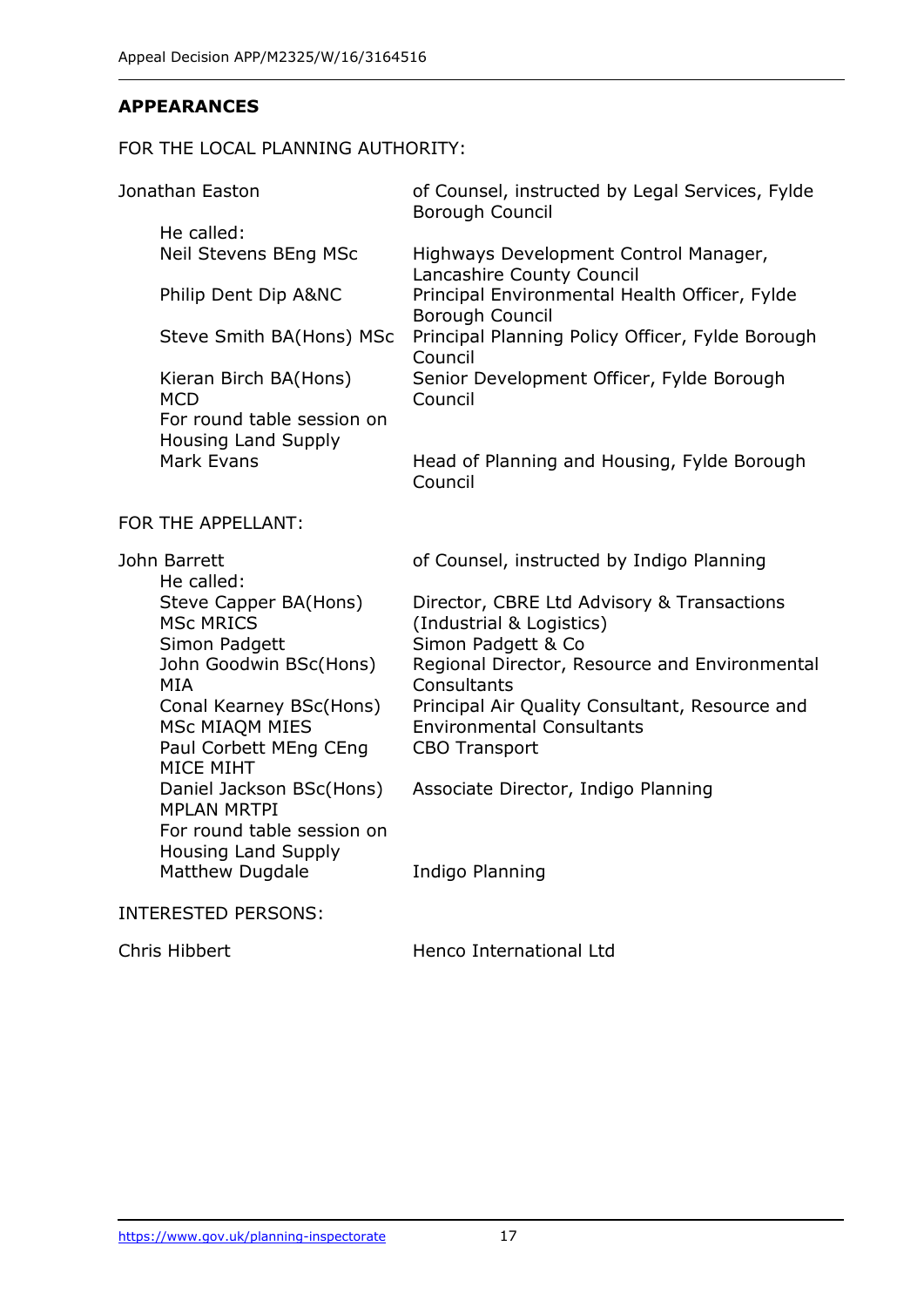## **DOCUMENTS SUBMITTED AFTER OPENING THE INQUIRY:**

- 1 Appellant's Rebuttals, submitted at the Inquiry by the appellant on 3 October
- 2 Statement of Common Ground between the appellant and Fylde Borough Council, submitted at the Inquiry by the appellant on 3 October
- 3 Highways Statement of Common Ground between the appellant and Lancashire County Council, submitted at the Inquiry by the appellant on 3 October
- 4 Opening on behalf of the appellant, submitted at the Inquiry by the appellant on 3 October
- 5 Opening points on behalf of the local planning authority, submitted at the Inquiry by the Council on 3 October
- 6 Extract from Property Registry, submitted at the Inquiry by the Council on 3 October
- 7 Draft S106 Unilateral Undertaking, submitted at the Inquiry by the appellant on 3 October
- 8 Copy of Appeal Decision Ref APP/N2345/A/12/2169598: Land at Whittingham Road, Longridge, Preston (J S Nixon), submitted at the Inquiry by the Council on 3 October
- 9 Extracts from Appendices to Employment Land and Premises Study 2012, submitted at the Inquiry by the Council on 4 October
- 10 Supporting information from Lancashire County Council: Table of comparison of trip generation at a point south of School Road signalised junction, submitted at the Inquiry by the Council on 4 October
- 11 Plan of occupants of Queensway Industrial Estate, submitted at the Inquiry by the Council on 4 October
- 12 Record of complaints due to Moore Readymix, submitted at the Inquiry by the Council on 4 October
- 13 Note of correction Evidence in Chief of Mr Smith, submitted at the Inquiry by the Council on 5 October
- 14 Committee Reports Ref 15/0114, 15/0472 and 12/0465 regarding approval of non-employment use on allocated employment sites, submitted at the Inquiry by the Council on 5 October
- 15 High Court Judgment Wokingham Borough Council v Secretary of State for Communities and Local Government and Copper Estates Strategic Land Limited [2017] EWHC 1863 (Admin), submitted at the Inquiry by the Council on 5 October
- 16 Extract from the Guidelines for Community Noise (WHO), submitted at the Inquiry by the Council on 5 October
- 17 E-mails from developers to the Council regarding development sites, submitted at the Inquiry by the Council on 5 October
- 18 Application Ref 17/0738 documents for housing development site Ref HS14 Land off Wharf St, Lytham, submitted at the Inquiry by the appellant on 5 October
- 19 Photograph of occupation details for Sunnybank housing development site Ref HS28, submitted at the Inquiry by the appellant on 5 October
- 20 Fylde Borough Local Plan saving directions, dated 18 September 2007 and 2 October 2008, submitted at the Inquiry by the Council on 5 October
- 21 Fylde Borough Local Plan As Altered, October 2005, submitted at the Inquiry by the Council on 5 October
- 22 Extract from the National Planning Practice Guidance regarding viability, submitted at the Inquiry by the Council on 6 October